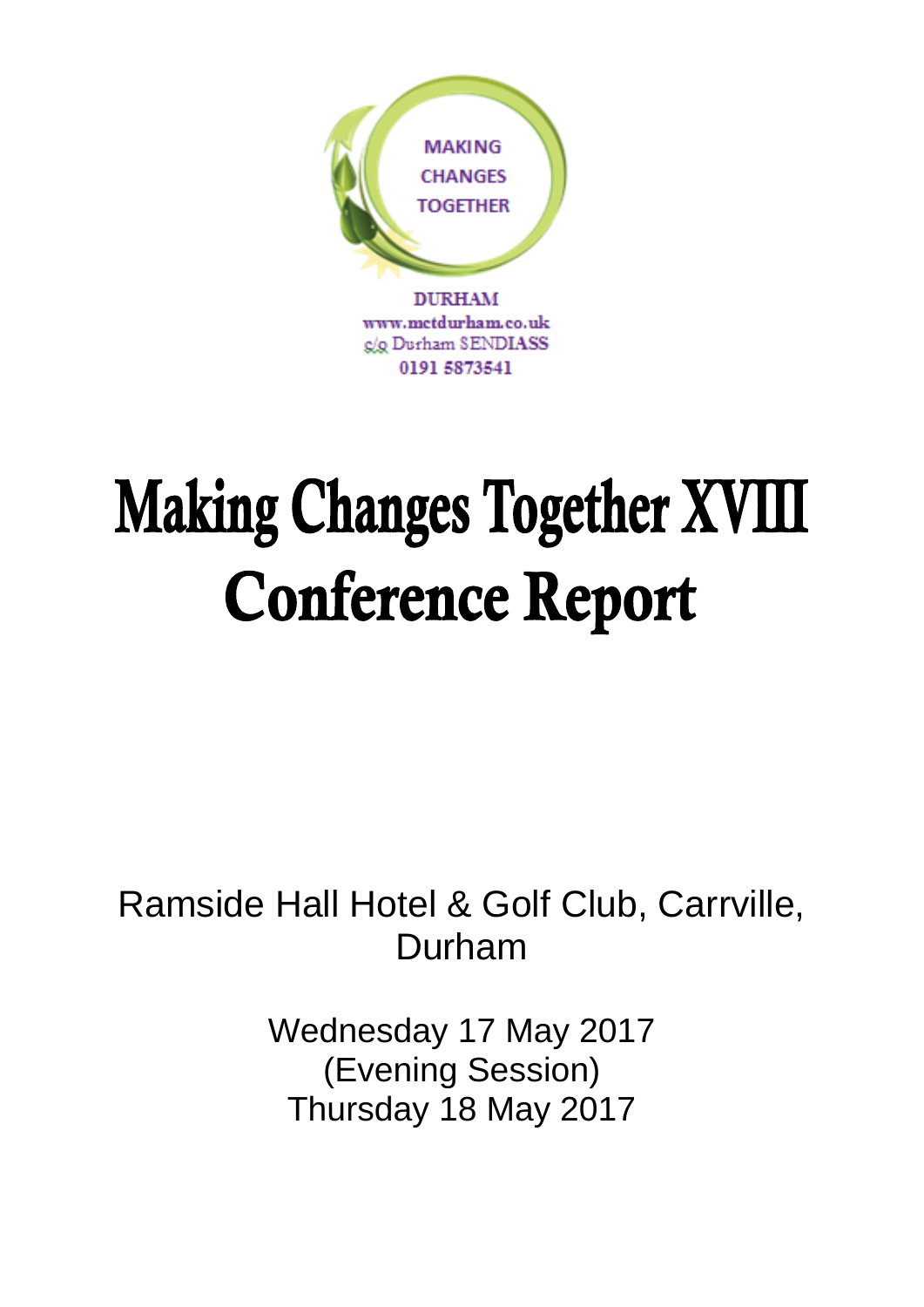#### **Contents**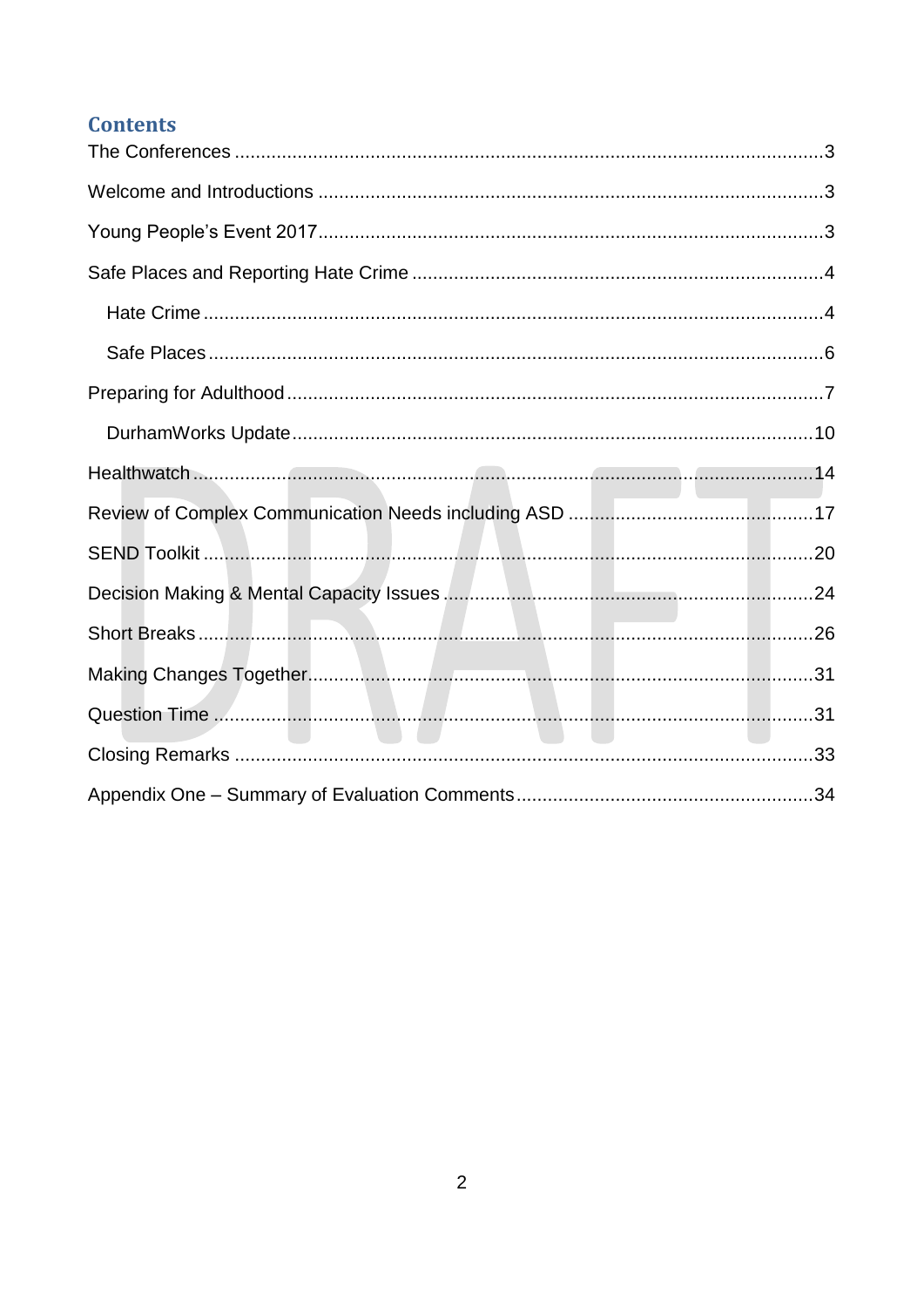## <span id="page-2-0"></span>**The Conferences**

To encourage as many parent/carers as possible to attend the eighteenth Making Changes Together Conference, a shortened evening event was held prior to the main full day conference. This gave parents who were unable to attend the full day event, especially working parents, the opportunity to gather important information about what is happening locally and nationally for children with disabilities and their families.

Parent/carer questions and comments from both the evening and day conferences are captured within this report.

## <span id="page-2-1"></span>**Welcome and Introductions**

Lileen Cuthbertson welcomed everyone to the Making Changes Together conference.

Making Changes Together is the recognised parent carer forum for County Durham. They have a steering group made up of parent/carers who have children with disabilities and additional needs and are always keen to welcome new members. This is especially so this year as this conference is Lileen's last after being involved since conference two. Her son is now 23 and so she will now be moving into involvement in adult services and hoping to develop a model similar to Making Changes Together as everyone's children will eventually move into adulthood and parent participation and engagement is equally important here too.

## <span id="page-2-2"></span>**Young People's Event 2017**

Chris Nash gave a brief update on the young people's event that had been held earlier in the year following the last Making Changes Together conference where young people from the eXtreme Group at Investing in Children had first come up with the idea of holding a similar event to these conferences but for young people in County Durham, rather than parent carers.

Over 70 young people attended along with 18 services that provided information, advice, workshops and support. These included CAMHS, the police, recycle, Cheesy Waffles, and Durham Sports.

The day was extremely successful and well received by everyone who attended and engaged in the event.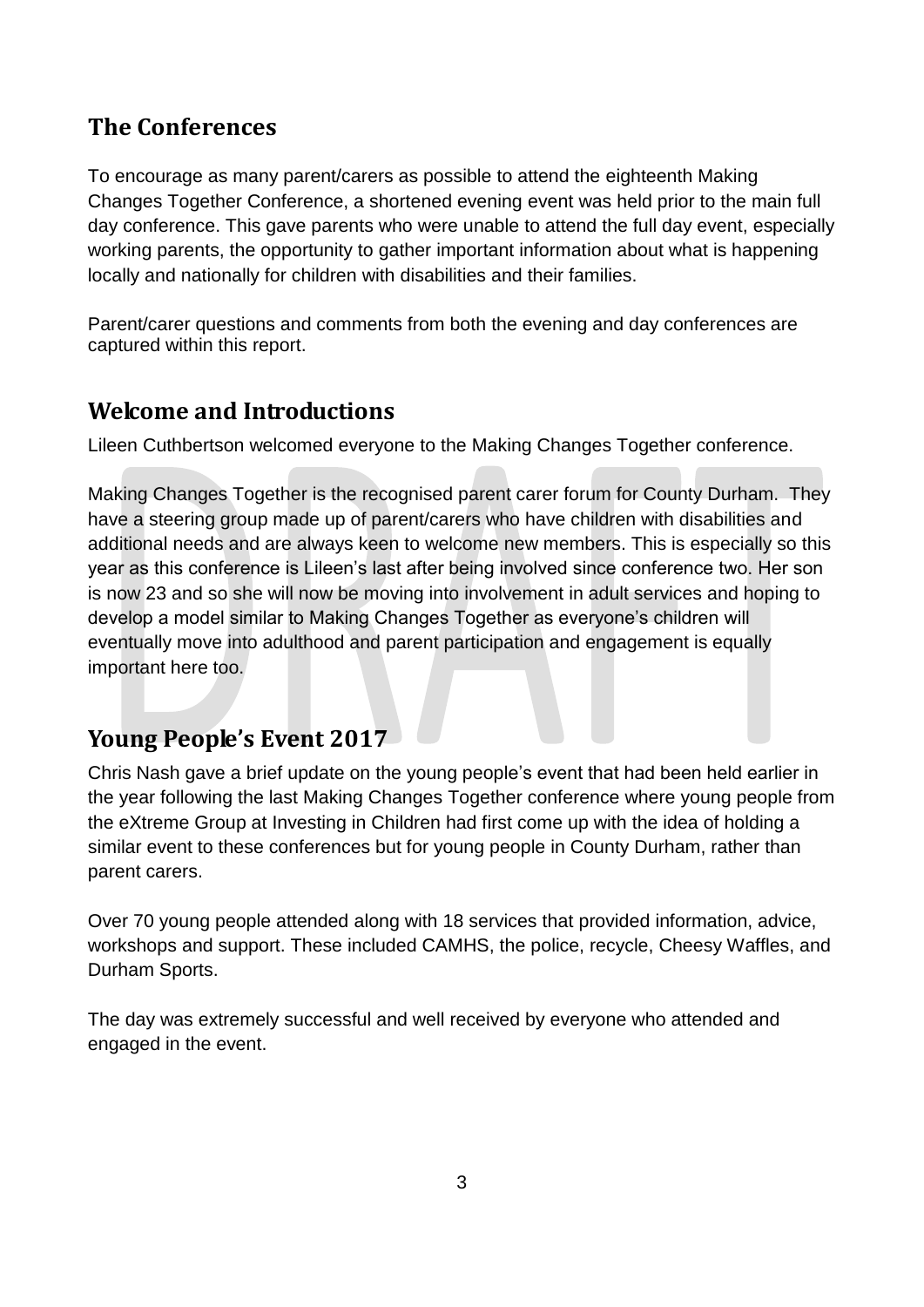## <span id="page-3-0"></span>**Safe Places and Reporting Hate Crime**

Mark Lumsden, Community Cohesion Officer

#### <span id="page-3-1"></span>**Hate Crime**

#### **Hate Crime Definition**

Any incident or crime which is **perceived** by the victim or any other person to be motivated by hostility or prejudice

Perceived is the important word; if a person feels or thinks it is a crime, then it is a hate crime.

#### **Protected Characteristics**

| Race                               | Religion                       |
|------------------------------------|--------------------------------|
| Age                                | <b>Gender Reassignment</b>     |
| <b>Sexual Orientation</b>          | <b>Disability</b>              |
| Marriage/Civil Partnership         | Gender                         |
| <b>Pregnancy &amp; Maternity</b>   | Alternative lifestyle/cultures |
|                                    |                                |
| <b>Community Cohesion Officers</b> |                                |

- Support victims of hate crime
- Single point of contact for investigating officers
- Promote the reporting of hate crime
- Raise awareness of hate crime

Officers would come out and see the victim and their family to offer support; their role is not to investigate the crimes but they would link with relevant officers and any other agencies and be there to help you if needed and hold your hand if a case is taken to court.

They also ensure offices and police do what they are supposed to do when someone reports a hate crime.

Their most important role is in promoting reporting as we all know that unfortunately, bullying takes place on a daily basis but hate crimes are rarely reported so sometimes police bosses do not see that there are problems out there but this is because of underreporting rather than people not experiencing hate crimes in County Durham.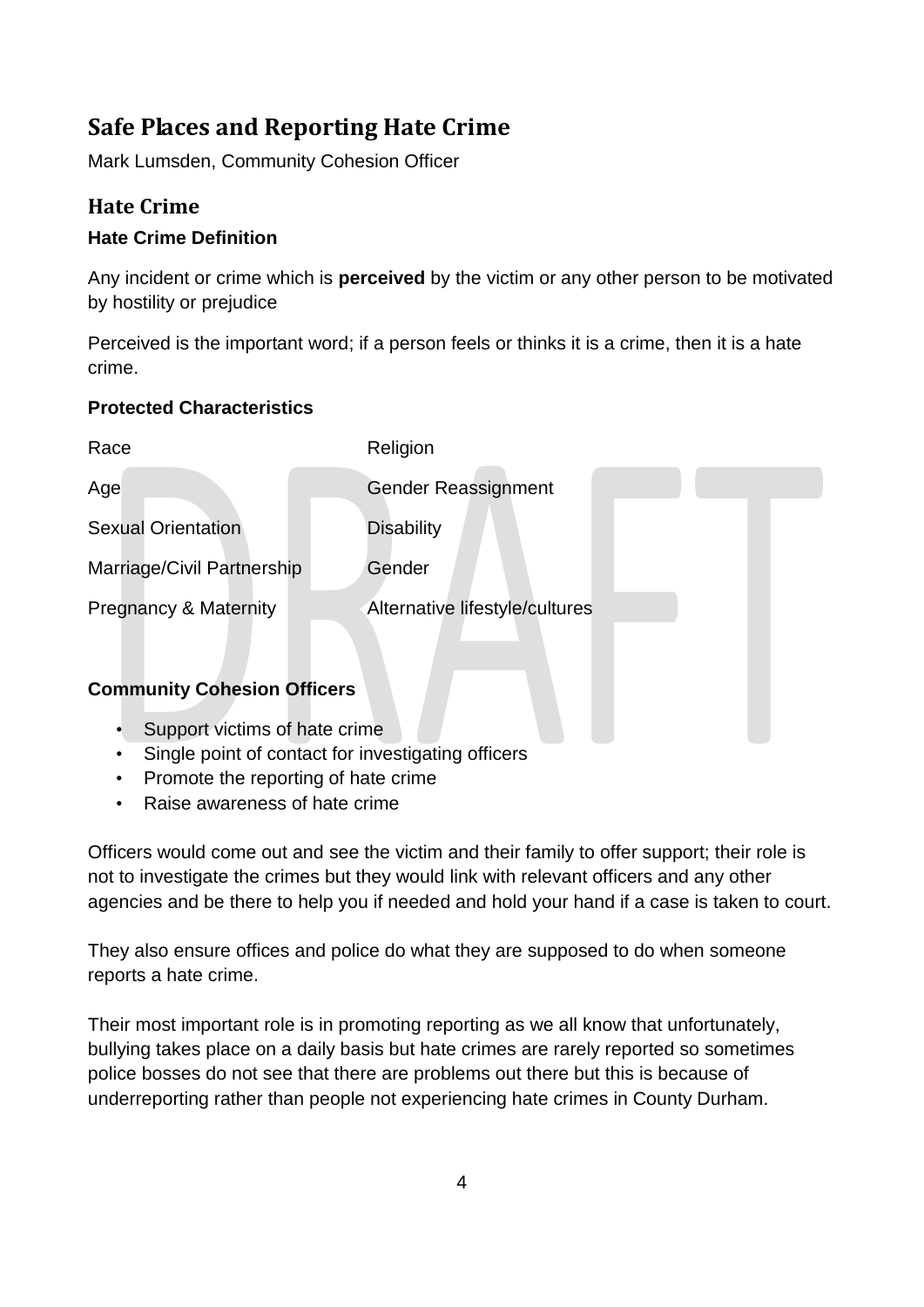In the past, it is acknowledged that there have been problems with the lack of support people have received when they have reported crimes to the police but we all need to move forward together and address these issues so we get it right for people and build up trust in the police. This will help more people to report crimes and get the support they need when they do.

Issues identified have been call handlers not dealing appropriately with callers and not asking the appropriate questions to determine if a hate crime has taken place. This is especially an issue when the young person reporting an incident might not be aware that this is actually a hate crime.

There is awareness that more training for call handlers and staff is required so if families find initially that a case has not been handled correctly, they are encouraged to contact the police again and tell them clearly this is a hate crime so it can be logged and reported correctly and so the Community Cohesion Officers can then ensure it is dealt with appropriately.

The more reporting of hate crimes, the more money will be invested in helping to offer the right support to victims and their families.

An independent advisory group including a young disabled man and his mother meet regularly to help raise awareness of the needs of disabled people within the work of the police force.

A suggestion was made to involve more parent carers who have had negative experiences in training delivery, especially in Autism Awareness sessions being delivered to staff. One of the issues that is difficult to cover in training is that every child or young person with Autism is different though so one set of responses for a call hander to use may not be helpful for all people.

The police are aware they need parent/carers' help and support to improve their services for children and young people with disabilities. Parents can help by educating their children and young people so they know what they need to say if they report a crime with the police.

A good example was shared where a call handler asked a young person if they were vulnerable and used a basic bullet point conversation to gather the information required. This resulted in a family's excellent experience when reporting a recent incident.

Fundamentally, people should be allowed to live safely in their local communities and this is what we will all strive to achieve by working together in County Durham.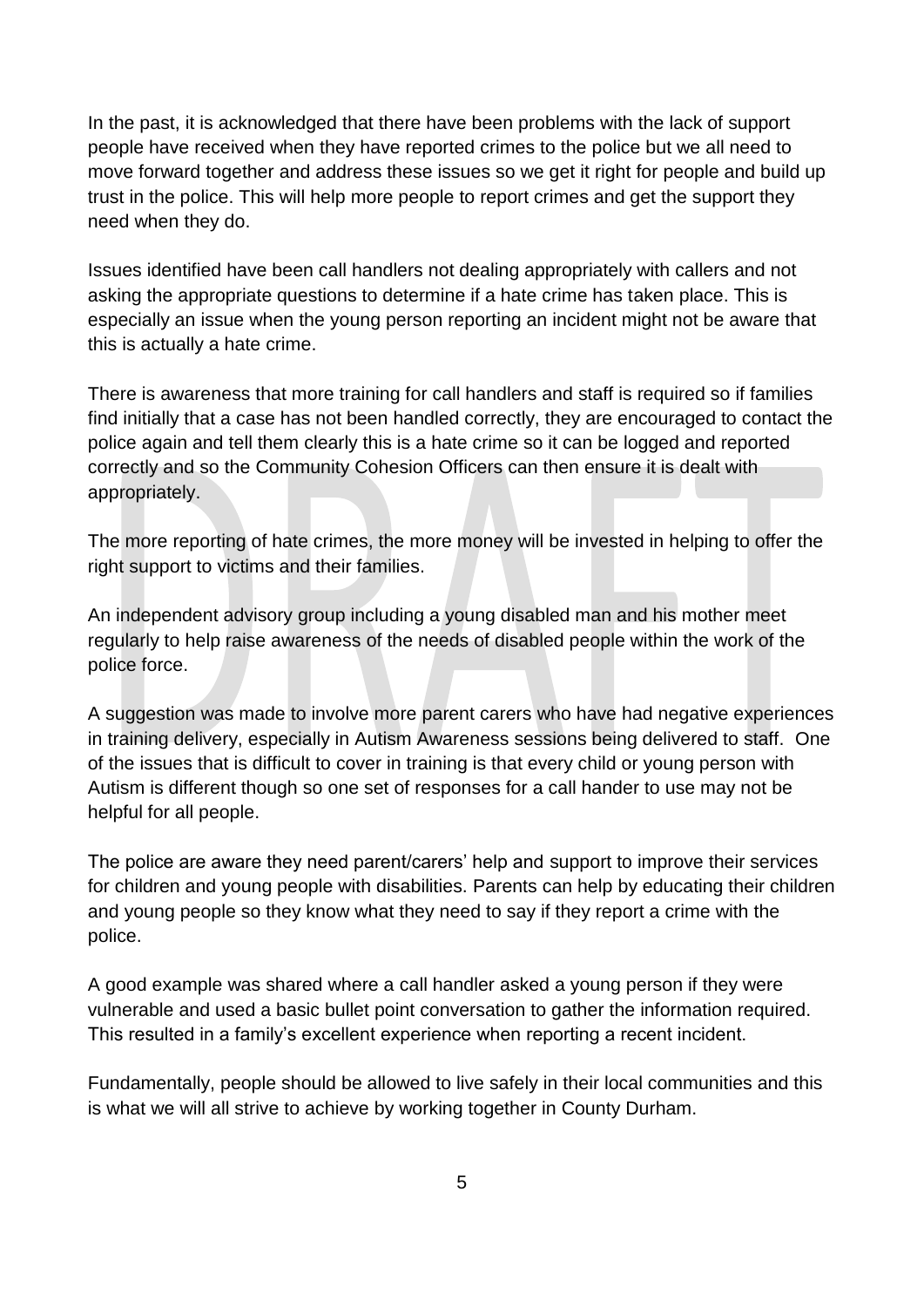#### **Why Report It?**

It affects not only the victim or witness but family, friends and the wider community.

**Don't Delay, Report Today**

**Police** 101 or 999

[www.report-it.org.uk](http://www.report-it.org.uk/)

#### <span id="page-5-0"></span>**Safe Places**

The Safe Places scheme is designed to help people live in their local community.



This poster is displayed in places across County Durham by those organisations who have signed up to the scheme. This means that any vulnerable person (not just those who are disabled) knows they can go into this place and they will receive whatever level of support they need. This could just be a seat and a glass of water, or if they been the victim of an incident, then the place will call the police or an ambulance etc.

If anyone knows of any organisations who would like to sign up to be part of this growing scheme, they are asked to call 101 and ask to speak to Mark and he will ensure they are added to the scheme and provided with posters to display.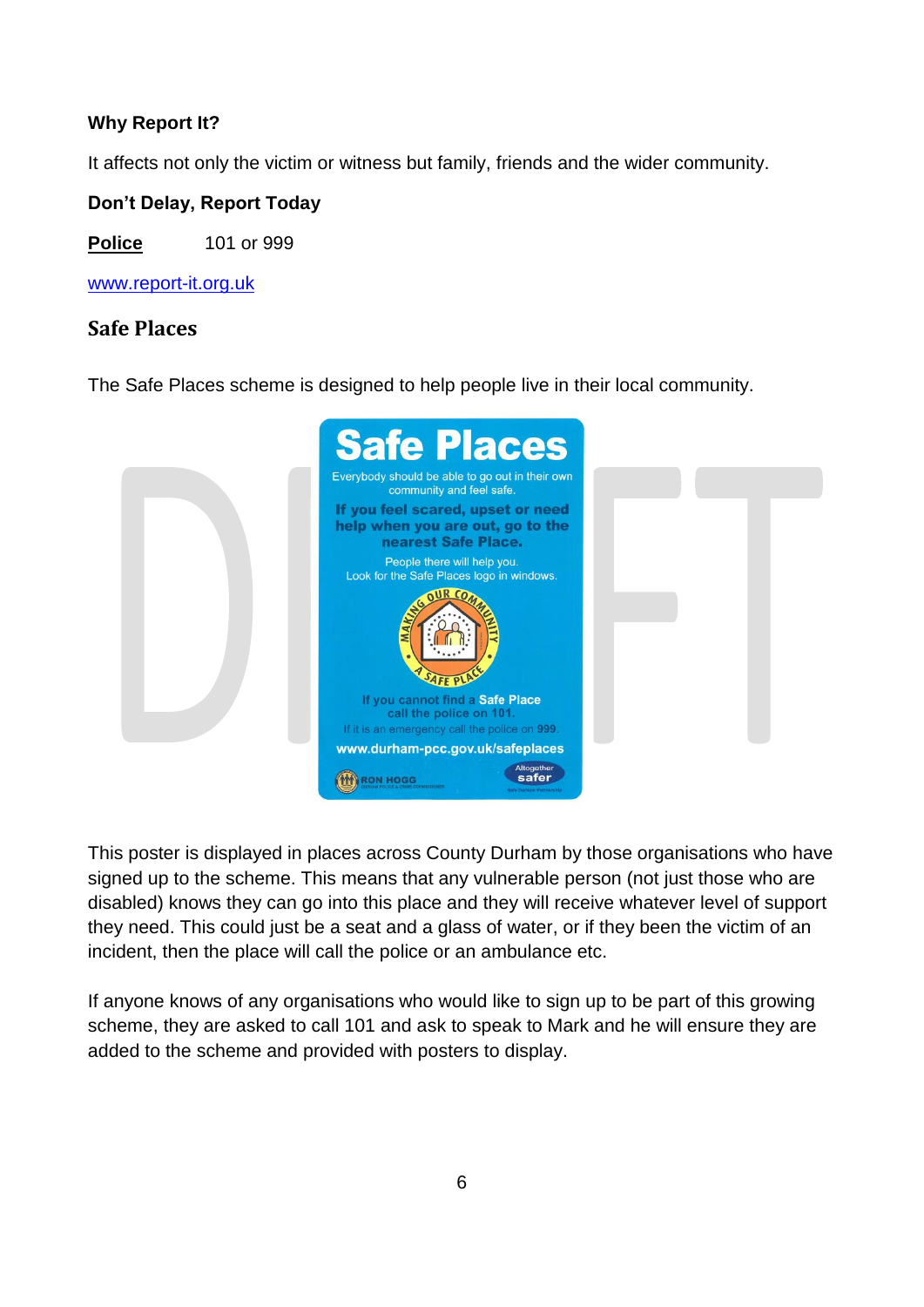Vulnerable people can also carry a card if they do not want to say anything when entering a "safe place." They can simply show this card and it gives that place the information they may need to act appropriately. For example it might say, I have Autism, can you please call my dad on ………………….

Funding for this scheme has been put on hold but the Community Cohesion Officers are trying to increase awareness of it and want more places to be involved so there are more safe spaces for vulnerable people to get the support they may need in their local communities.

## <span id="page-6-0"></span>**Preparing for Adulthood**

Linda Bailey, Progression and Learning, Durham County Council and Lileen Cuthbertson, Making Changes Together.

The aim of this presentation was to give an update on the outcomes and achievements to date with regards to Preparing for Adulthood and Durhamworks.

A reminder of what Preparing for Adulthood is:



Ensuring that young people with SEND achieve their ambitions for paid employment, independent living and housing options, good health, friendships, relationships and community inclusion as they move into adulthood.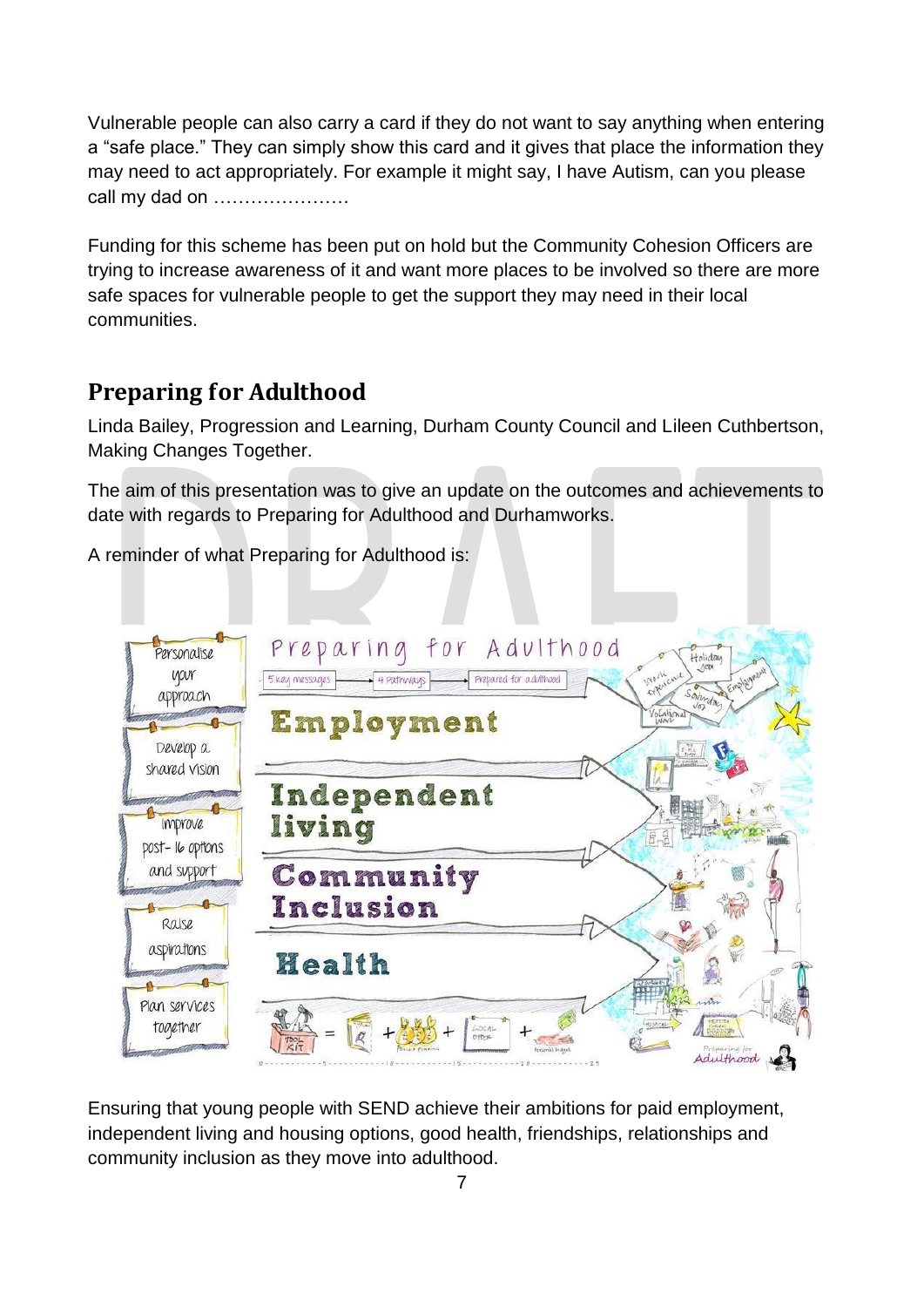#### **Preparing for Adulthood Partnership (PFA) - what has been happening?**

- Developing **new education, training and employment opportunities** for young people: Supported Internships, NEAS Employment Futures; Future Focus
- **Autism Review –** reviewing the current support services and provision available in the county
- **Transition from school,** e.g. eXtreme group report & recommendations on the experiences and expectations of young people transitioning from school to further education
- Developing **a new Transition Protocol for young people -** Local Authority colleagues have worked closely together with Schools to develop a robust system of information sharing protocols
- **Jobcentre Plus** action to identify how the Local Authority and Jobcentre can work closer together to help prepare young people with SEND for adulthood, including developing understanding of Jobcentre Plus staff and Jobcentre Plus work with young people in Schools

Within County Durham, what works well is the support young people receive when moving into further education but what doesn't work so well is trying to support them moving into employment so this has been a big drive of the work of the partnership to increase these pathways of support.

**Supported Internships** are a structured study programme based primarily at an employer. They enable young people with an EHCP to achieve sustainable paid employment by equipping them with the skills they need for work, through learning in the workplace. Supported internships are unpaid, and last for a minimum of six months with. They include the chance to study for relevant substantial qualifications, if appropriate, and English and maths. Task Group achievements to date are greater understanding of Supported Internships across partners and how we can develop more of these in County Durham; agreement to fund a new post to help improve the number of employers engaged to offer more Supported Internship opportunities; "Health Education" in conjunction with DCC ALSS will be delivering 12 Supported Internships within the NHS in Durham from September 2017.

**NEAS Employment Futures (DW)** - the course aims to identify the skills and abilities of individuals with an autism spectrum condition and/or LLDD and support them to apply these strengths to finding and sustaining suitable work. The 12 week programme will include a supported work experience placement.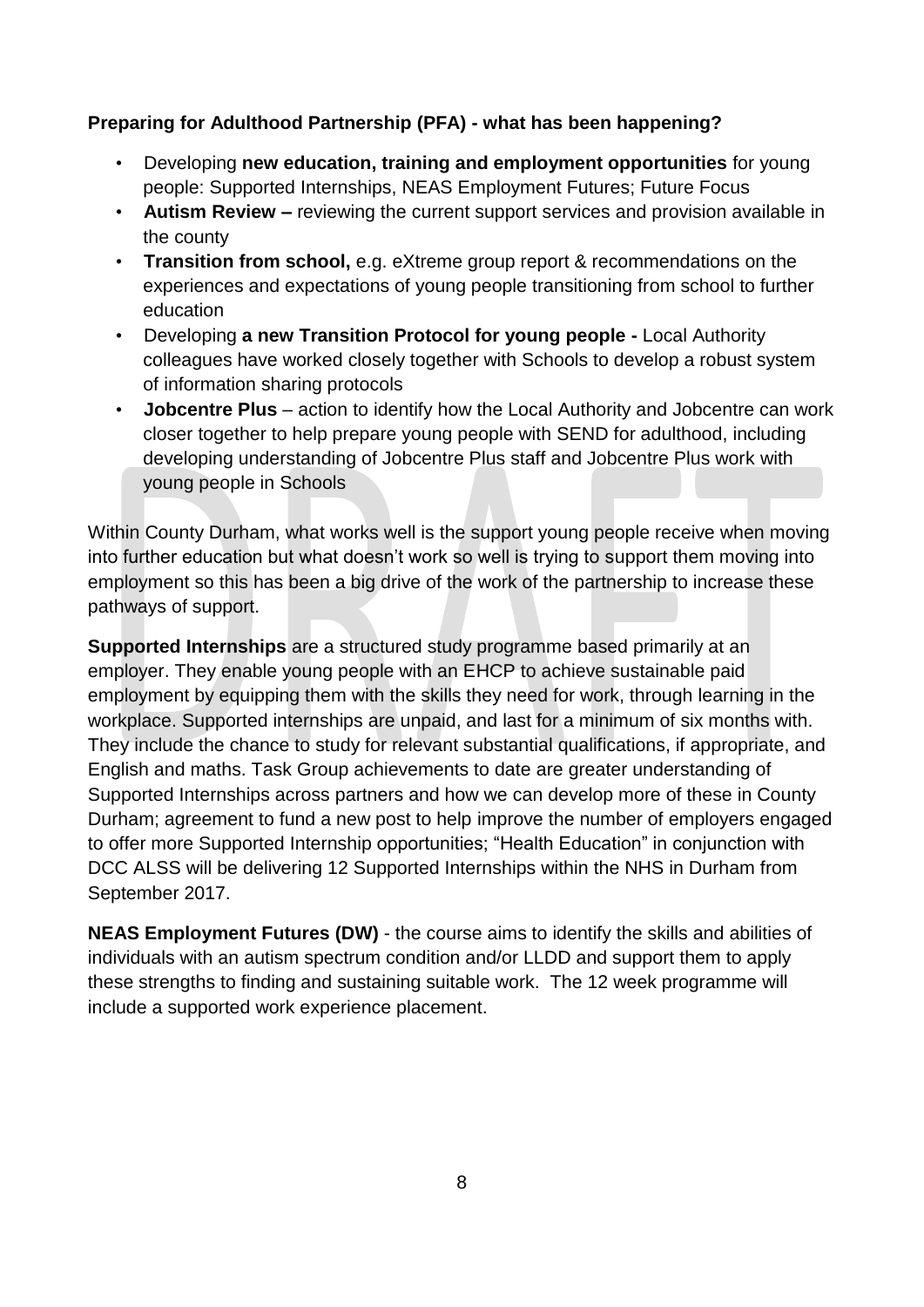**Future Focus (ALSS)** is an accredited programme course that has been designed to address the needs of SEND learners. The programme ensures that all learners are given the same opportunities to access appropriate and relevant education and improve their life chances. The intention is to develop skills and abilities that will contribute to increasing independence and self-determination and in doing so will enhance the learner's life experience.

**Autism Review -** a further Task Group has been set up to work on reviewing current support services and provision. Work to date has included working with groups of young people with SEN to gain their views (which included the need for the Local Offer to include information on Autism specifically for young people their age to help them understand their own conditions better); County Durham Carers are undertaking some research with parents on their views; and lots of partners have identified areas of work and gaps in support for young people in particular those who are higher achievers but who suffer from severe Mental Health/anxiety issues and those with more complex and challenging behaviours. Recommendations for action will be made as a result of this work and feed into the broader review taking place.

**Transition from school** - The eXtreme group have just completed a report following consultation with 43 young people from both school and college on their experiences and expectations of transitioning from school to further education. Recommendations have been made such as; working with young people to plan their career choices and post 16 plans much earlier e.g. from year 9, more opportunities to develop life skills and independence and work preparations such as interview skills, developing buddy systems for moves to college and much more… These will now be discussed at the next PFA group with actions agreed on how to develop these further.

**Development of a new Transition Protocol for young people.** Local Authority colleagues from SEND Casework and One Point teams have worked closely together with schools to develop a robust system of information sharing protocols. These are to ensure as smooth a transition as possible for young people moving from school to further education. In particular this is for young people across a range of support needs from those with an EHCP, to those with a SEN Support Plan and some who are simply identified as more "Vulnerable" and at risk of becoming NEET.

This was launched with the SENCOs of all Secondary Schools across Durham and will be monitored by the Improving Progression, One Point Service and the PFA group to ensure it is a success.

**Jobcentre Plus.** Meetings have taken place with the Jobcentre to identify ways of working closer together to help prepare young people with SEND into Adulthood. It is early days but a number of actions have already been achieved including: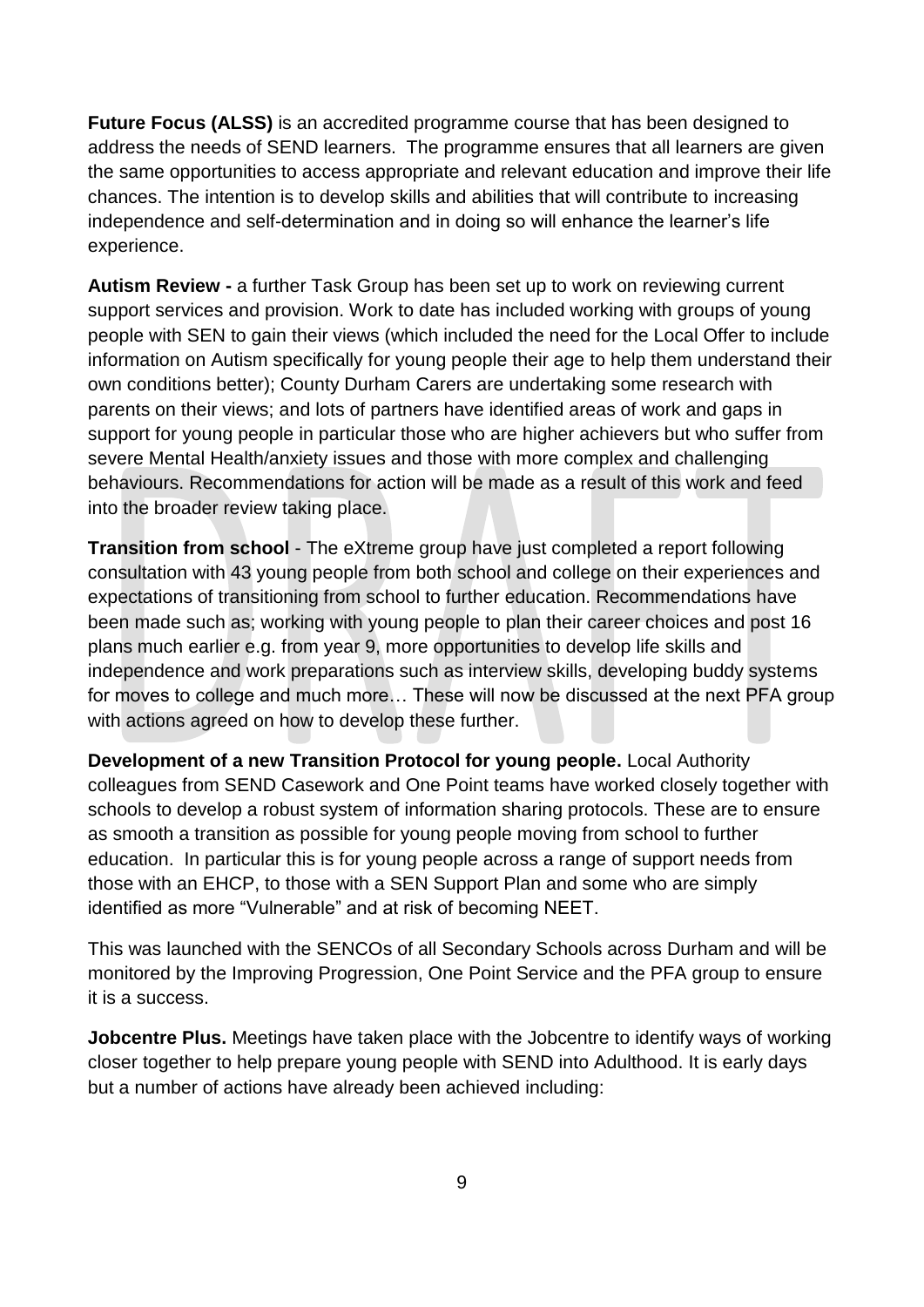- Joint work has been identified to upskill some Jobcentre staff on key SEN work. E.g. how to identify if a young person may have had or does have an EHCP, what some terminology may mean, what support services exist in the Local Authority etc..
- New Jobcentre initiative has been launched in County Durham for them to work in schools to help prepare young people for the world of work. These representatives attended a recent PFA group and have since started to work in some of our Special Schools to help young people with their interview skills and knowledge of the world of work.

#### **Outcomes**

- New post-16 learning provision in County Durham.
- Fewer young people attending specialist learning provision outside County Durham.
- Improved transition from school to post-16 learning provision.
- Continuing increase of young people with SEND participating in post-16 learning 79.2% (2014/15), 80.6% (2015/16), 83.4% (2016/17).

#### <span id="page-9-0"></span>**DurhamWorks Update**

17 million pounds of European funding was awarded to DurhamWorks to help and support any unemployed young person aged 16-24. The funding has to be used by July 2018.

DurhamWorks ensures those who need this help the most receive it as they look at the whole person and what support they need to help them make progress. A team of workers work with employers from across County Durham to try and develop more job opportunities for young people.

- 2,203 16-24 year olds are being supported through DurhamWorks.
- 610 of these are young people with SEND and/or a mental health issue
- Of which, 217 young people have made a successful progression into an Apprenticeship, employment, study programme, other further education, or personal development opportunities.

The most effective way of demonstrating DurhamWorks success is through individual case studies of young people who have used the scheme.

#### **Zoe**

- Zoe joined DurhamWorks after hearing about the Programme through the Jobcentre.
- She wanted a hospitality role and her Employment Advisor helped to secure a work experience placement at the Park Head Hotel, Bishop Auckland.
- Having proven herself to be hardworking and committed, Zoe has subsequently joined the team at the hotel and is undertaking an Apprenticeship.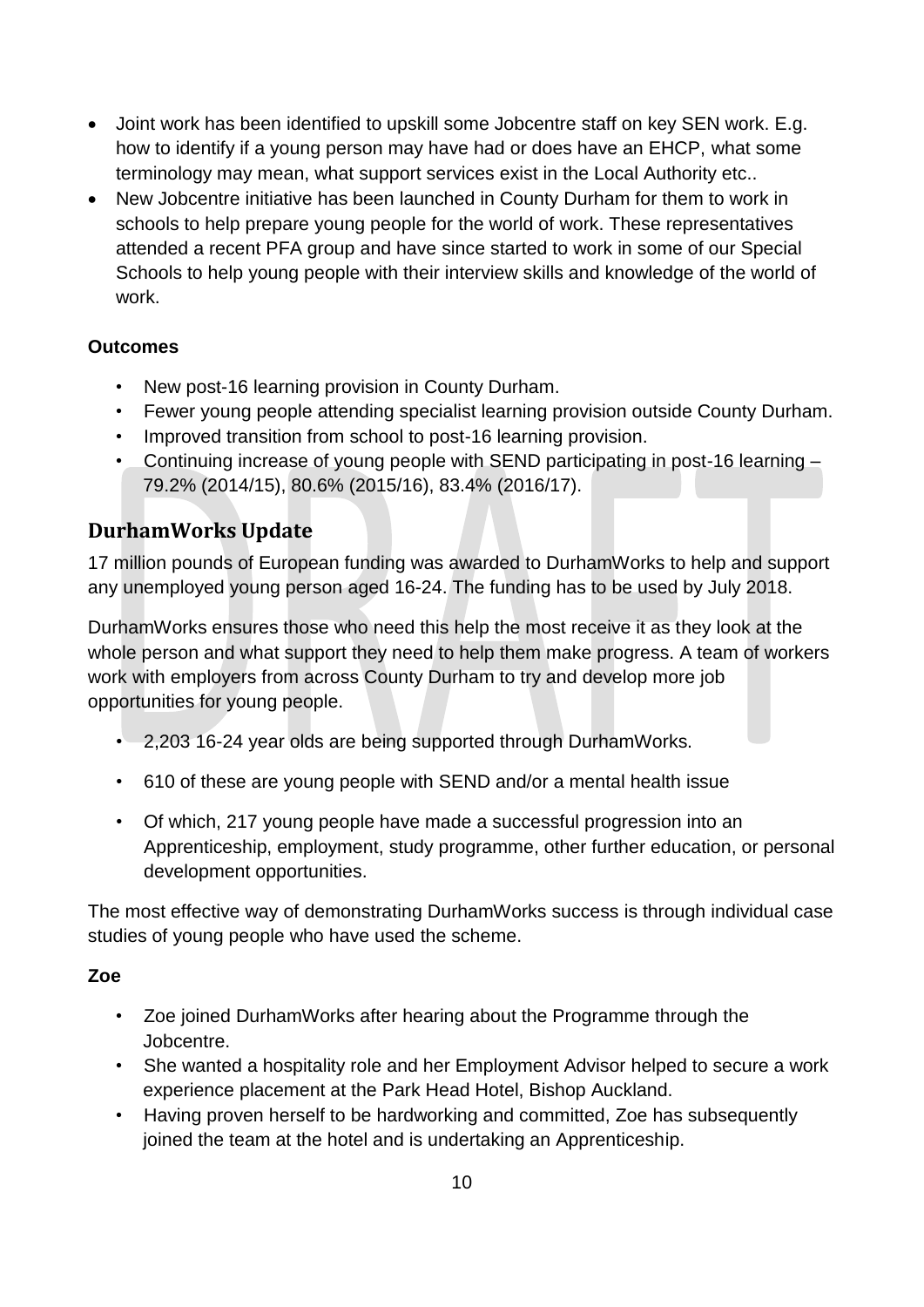- Zoe is working front of house and is enjoying the new challenges that her role brings: 'Since starting at the Park Head Hotel, I have grown in confidence in my abilities'.
- Claire, hotel manager, said: 'We wanted to help Zoe and give her an opportunity to work within the business. She is now an integral part of the team and it is wonderful to see how she is developing and growing in confidence'.

#### **Ian**

- Ian is an articulate, shy autistic young person who had withdrawn from social situations.
- His SEND Caseworker had suggested starting a film academy programme at Jack Drum Arts.
- With a lot of help, support and reassurance, Ian is now attending the course.
- His confidence has grown considerably and his mum says: 'Ian is like a different young man…he is full of smiles and when he tells me what he has been doing, it is heart-warming to see the look of pride on his face'.

#### **Jane**

- Jane is autistic and has a range of disabilities, both physical and mental.
- Jane had been NEET for a long period after college and her SEND Caseworker spent a lot of time building a relationship with her.
- Although initial meetings took place in Jane's home, they subsequently progressed to meeting at a local café.
- Jane is now attending a Future Focus course with DCCs Adult Learning and Skills Service and is using public transport with support from her mum.
- Jane said: 'I am proud of myself as I didn't think I would be able to do this'.

#### **Matthew**

- Matthew is 23 years old and has severe learning difficulties.
- His SEND Caseworker helped Matthew to apply for ESA (Employment and Support Allowance).
- He has started a course at Springboard which includes a work experience placement and 1:1 support for literacy and numeracy.
- Matthew is making excellent progress and he continues to receive support from his SEND Caseworker.

#### **Andrew**

- Andrew is 24 years old and has Asperger's Syndrome.
- He had been volunteering at Real Choice College for over six months.
- Although Andrew enjoyed his placement, he was frustrated at the lack of employment opportunities.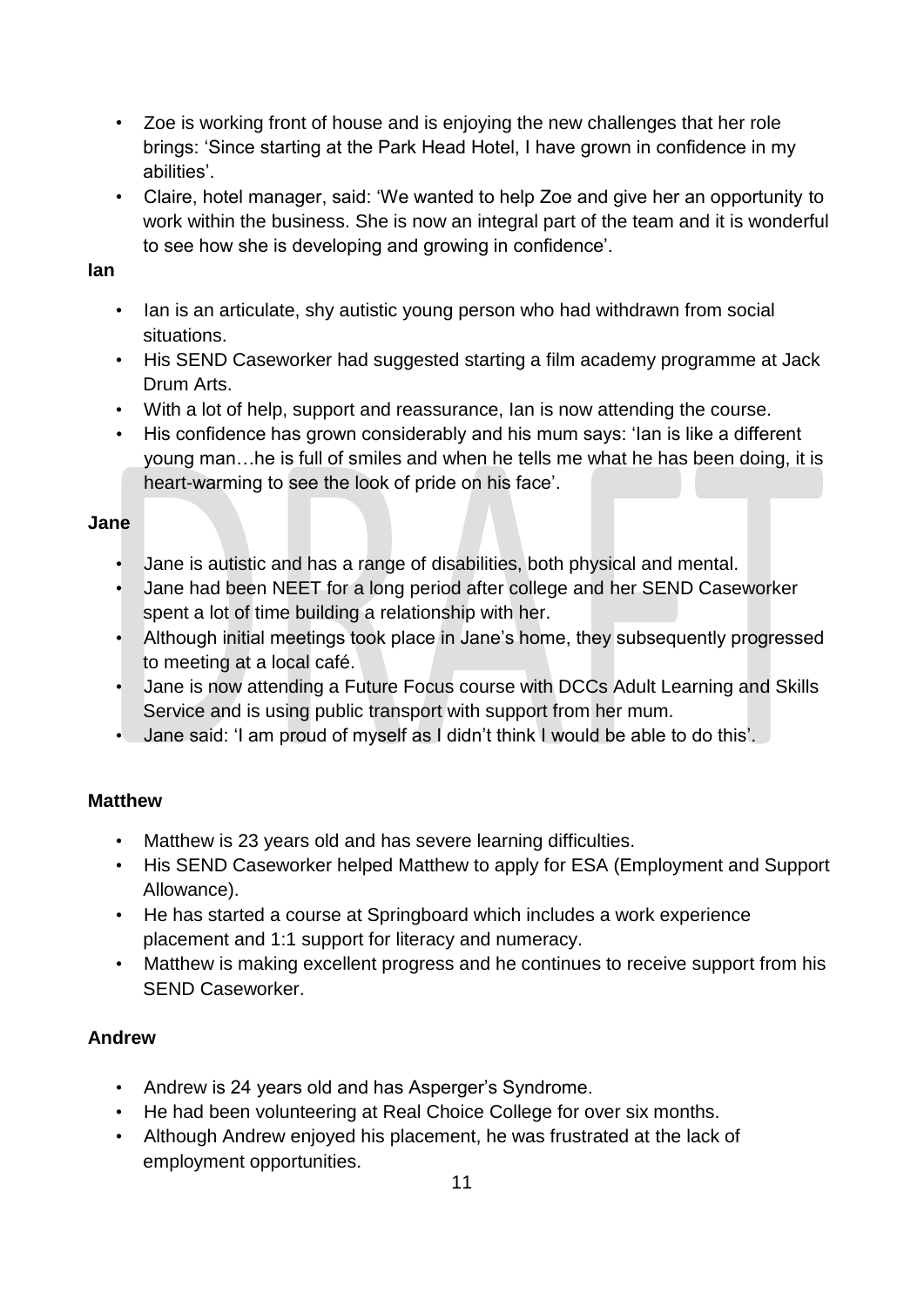- Andrew's manager wanted to offer Andrew a job but there was no funding available.
- His SEND Caseworker supported Real Choice College to access a DurhamWorks Learning, Working, Earning Grant to create an Apprenticeship opportunity for Andrew.

This feedback demonstrates the difference DurhamWorks can make to young people and the progress they can make with the right support in place. It is really important that one of the legacies of DurhamWorks if the funding ends is that there will be a wide range of employers across County Durham who will be open and accessible and want to employ more disabled young people because of the positive experiences they have had.

#### **DurhamWorks**

- Tel: 03000 262930
- Email: [durhamworks@durham.gov.uk](mailto:durhamworks@durham.gov.uk)
- Website: [www.durhamworks.info](http://www.durhamworks.info/)
- Facebook: [www.facebook.com/durhamworks](http://www.facebook.com/durhamworks)

Parents were encouraged to contact DurhamWorks if they know of any young person who would benefit from the scheme. Also, if anyone knows of any employers or if anyone works for a small company themselves and could offer young people an opportunity, then again, they were asked to contact DurhamWorks and apply for one of the grants that are available to help support a young person in a work place.

#### **Questions**

Q - Would Durhamworks support people who have left university? For young people who have got lots of qualifications but no job experience?

A - Yes as long as they are aged under 25 when they start the process

Q - Is there anything out there for young people who will not be able to be employed; for those who are only given the option of attending day centres?

A – The funding for Durhamworks is focussed on employability but the Local Offer should have more information about other opportunities available for these young people including activities and volunteering options

Q - As a DurhamWorks provider delivering courses for those who are NEET; can we put these young people through to Supported Internships?

A - At the moment there is more demand than places available. When new opportunities are available, DurhamWorks providers and delivery partners will be advised (Young People have to have an EHC Plan though to access a Supported Internship)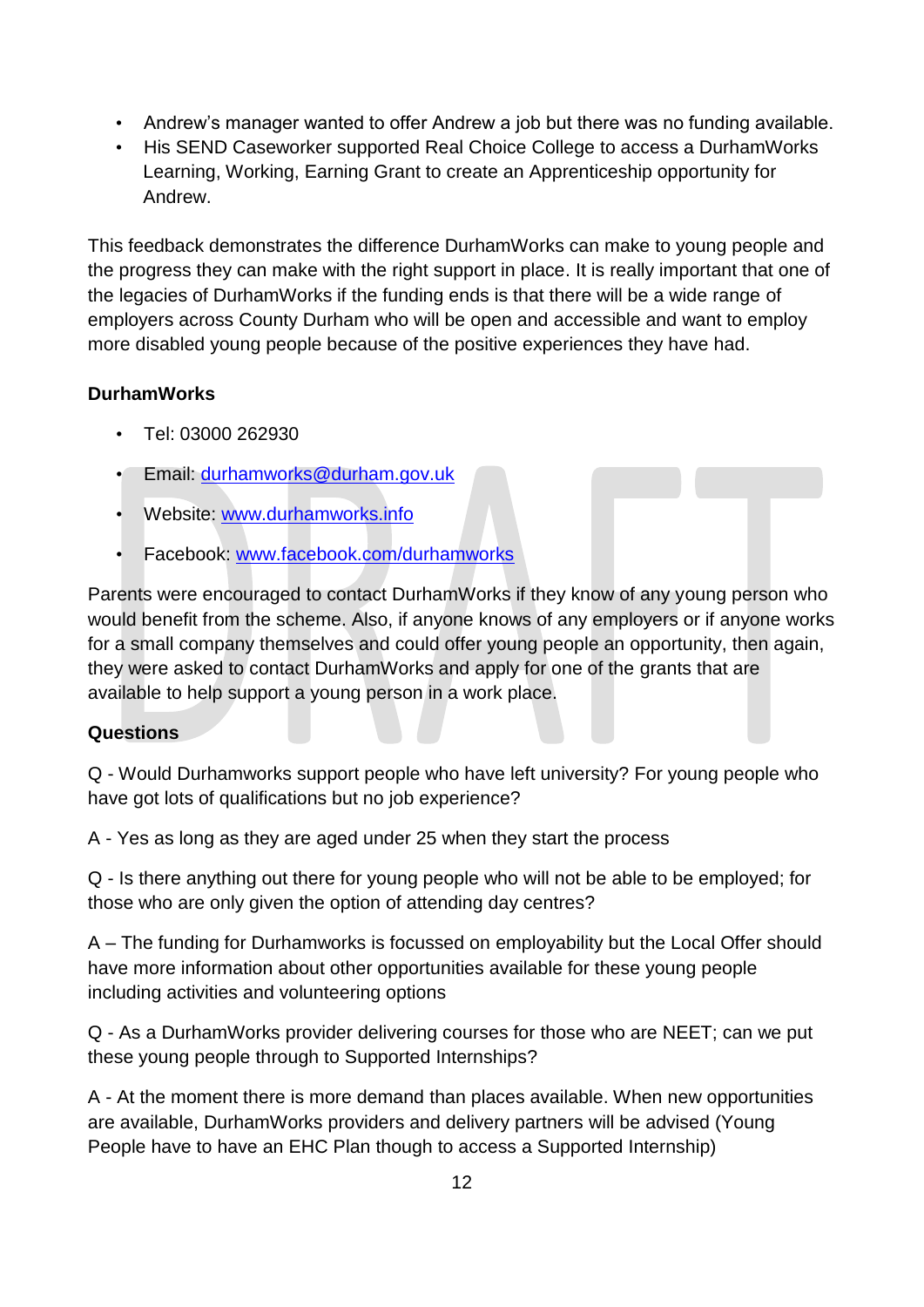Q - What about children and young people without an EHC Plan?

A - All other aspects of DurhamWorks are open to everyone apart from Supported Internships. This is because of how they are nationally funded. There are also other providers who will help develop employment skills for all young people (not just those with EHC Plans).

Q – As DurhamWorks are funded by European Funding, how will the UK leaving Europe affect this? How are Durham County Council going to fund this if needed?

A - European Funding is available until 2020 (a commitment regardless of Brexit) including £5 million for County Durham. No one knows at this stage what will happen after this time. European funding has been made available for 15 years, we will need to look at having this funding allocated directly through central government in the future.

There are not just financial issues to consider in the future though; DurhamWorks is about developing social and cultural attitudinal changes. Even if there is no future funding, it is hoped that the learning for employers will mean they can see the benefits of employing young disabled people; it is as much about increasing understanding and workforce training so they understand additional needs and disabilities and do not automatically see this as a barrier to a young person gaining meaningful employment.

#### Other comments made:

Maths and English were mentioned but for many young disabled people, they will never have these academic skills but may have more practical skills that could be valuable for employers; this areas needs to be developed more and less importance placed on areas such as Maths and English.

Schools need to be more flexible about allowing individual pupils to progress without needing basic Maths and English but by providing the right practical environment for children and young people to flourish and reach their potential.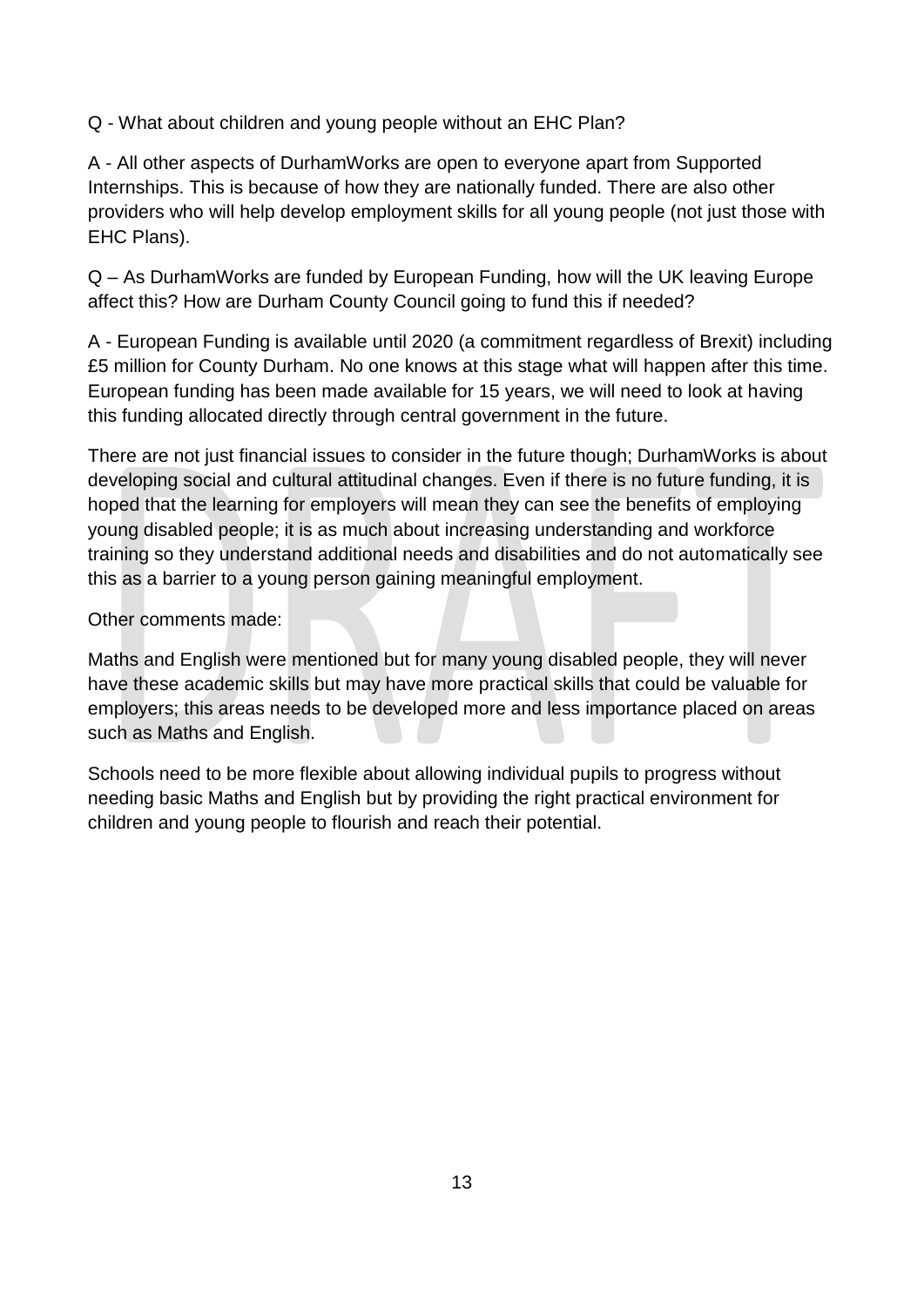## <span id="page-13-0"></span>**Healthwatch**

Denise Alexander, Engagement & Signposting Lead

Denise is also a parent of a disabled child and welcomed the opportunity to speak at this conference and share information about Healthwatch and the support they can offer to families who have children and young people with additional needs.

Healthwatch is the Consumer Champion for Health and Social Care – they talk to anyone who uses primary care services and acts like a watchdog to improve service delivery based on your experiences and views.

#### **Partners**

Healthwatch is a statutory service, currently with a 2 year contract (hoping this is extended to 3 years)

Durham County Council awarded the contract in July 2016 to:

- Pioneering Care Partnership
- Citizens Advice County Durham
- Durham Community Action

#### **Main Aims**

- To listen to peoples' experiences of health & social care services
- To advise those people
- To speak up on their behalf
- In order to make recommendations and publish reports that will make a difference to services

#### **They listen**

- To patients or service users, their family, friends and carers
- To those who don't normally get heard
- To both positive and negative feedback

Healthwatch organise drop-ins and workshops and send out a number of surveys to try and get a wide range of feedback about services in the area. The majority of people who contact Healthwatch do so because they have had a negative experience but they are currently also compiling reports to profile two excellent local GP surgeries to share good practice and service delivery with others.

The service covers a wide geographical area but tries to target communities to ensure everyone has equal access to the help, advice and support available.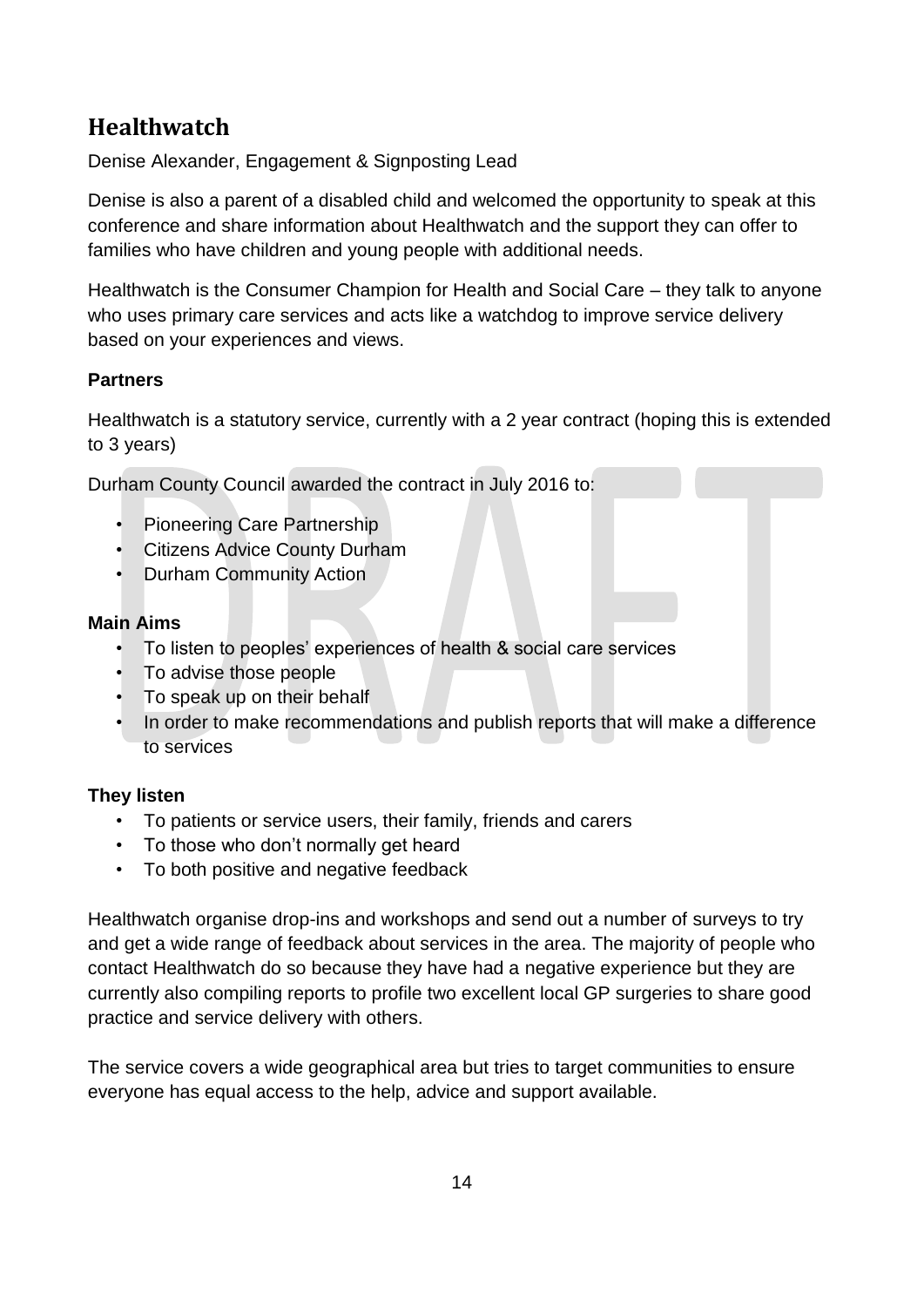#### **They advise**

- By signposting people to services available
- By guiding people through the complexity of 'the system'
- On what to do when things go wrong

Healthwatch signpost but will not just give you details of who you should contact instead of themselves, they will support you in contacting that other service.

They do not deal with complaints but will talk to the people who do on your behalf. They can act on a person's behalf in contacting a service such as a GP or dentists if there are particular issues being faced.

Systems can be complex so an online directory of primary care services is available through the Healthwatch website; if you still can't find a service though you can contact them and they will search for you.

#### **They Speak Up**

- By amplifying the voices and views we've heard
- By publishing reports
- By making recommendations to service providers and commissioners of services
- By challenging stakeholders to take a patient point of view

When you have shared your experiences, Healthwatch will compile a report to present to the relevant body (including the NHS or an individual service provider) and make recommendations for how to improve your experiences and the services provided.

An example was shared about a report that was compiled on how many young people with Learning Disabilities were taking up the offer of an annual health check. This was undertaken because it was found that in County Durham, only 52% were (the regional average is 56%). Healthwatch therefore did lots of work with surveys and attending events and from their report found that one of the main reasons for the low numbers was simply because people did not know these checks were on offer.

Healthwatch then worked with GPs to raise awareness of how to share this information with families. Other recommendations included making surgeries less scary, possibly offering health checks in alternative locations and using easy to understand language when information is shared. Good practice was also highlighted, for example one surgery sent details out of the annual health check as an "18th birthday card" to a young person so they knew this was available for them.

Healthwatch will now be monitoring this to see if there is an increase in the number of health checks being taken up by adults with Learning Disabilities in County Durham and to see if GPs take on board recommendations made.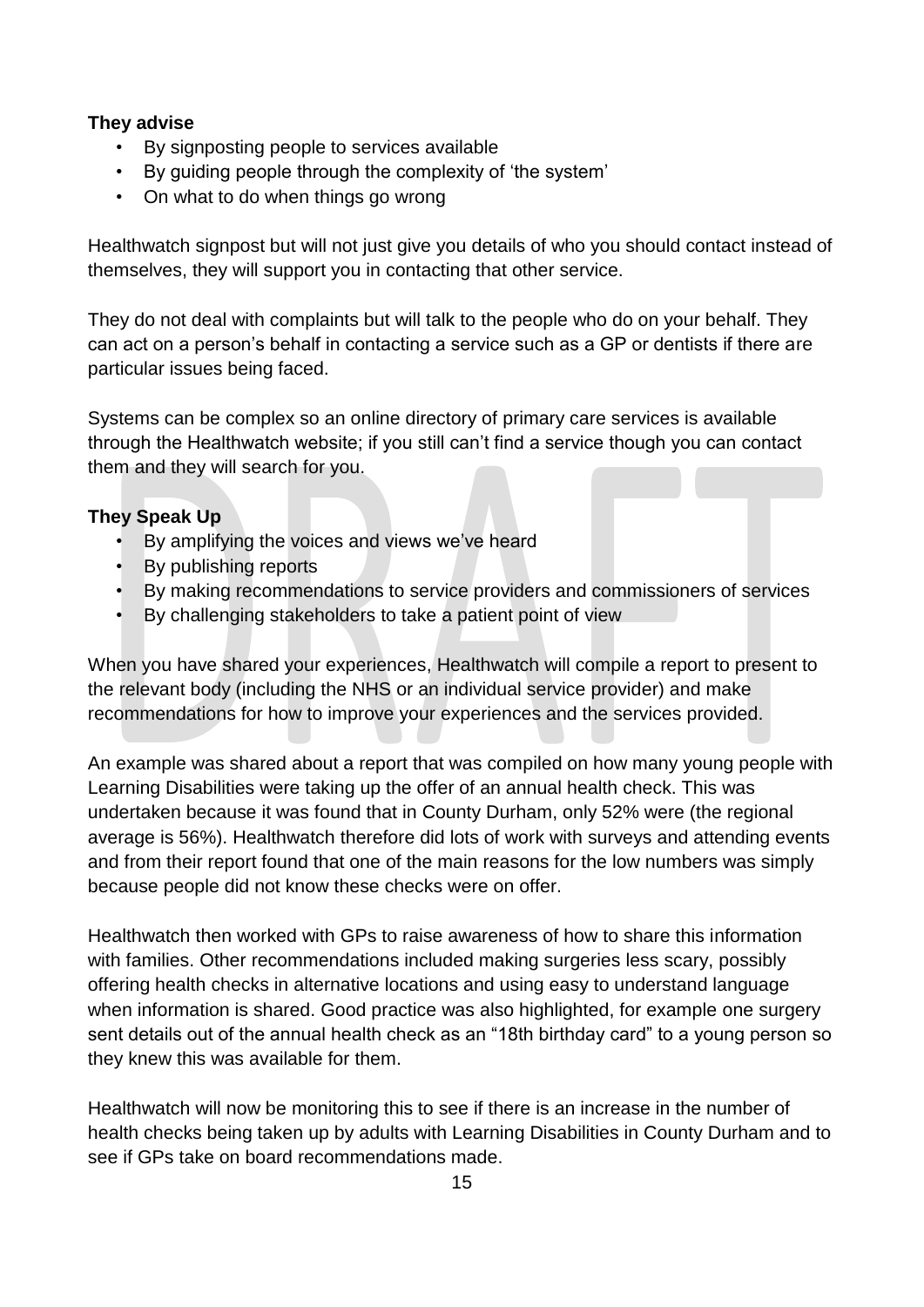#### **Legal Requirements**

• Being written into the 2012 Health & Social Care Act is important as it means we have the power in law to influence local decision making

Healthwatch are independent even though they are commissioned by the county council; they speak up for the public though not for the commissioners or service providers.

Because there are legal requirements, Healthwatch has some teeth and CCGs and service providers have to address the issues that Healthwatch raise (more importantly the issues you raise and Healthwatch have done on your behalf).

The following case studies were shared to highlight how Healthwatch could help parent/carers and families:.

- A mother who has a daughter with complex needs who is a wheelchair user contacted Healthwatch. Her daughter's consultant had recommended a new wheelchair otherwise she may require an operation in later life. The mother visited wheelchair services in County Durham bur was told that there was a spending freeze so she would be unable to get a new chair. Healthwatch spoke to wheelchair services, to the physiotherapist and to the CCG on the family's behalf and it was agreed that it was more appropriate to spend funds on providing this chair rather than the young girl needing to have an operation further down the line
- A woman who had paid for dental treatment twice as she had to return to the surgery when the initial work wasn't successful contacted Healthwatch. The dentist was within their rights to charge again but because the woman had not received appropriate dental care plan information, she was refunded the second charge

A survey was available at the conference for parents to complete around oral health services particularly for children with SEN. The results will help to identify barriers stopping young disabled people accessing oral health services.

#### **Questions**

Q- Are annual health checks for all children?

A – Just those with learning difficulties aged 18 and over

Q - What about younger children who don't register pain? Why don't they do this and offer a general annual check for children too?

A - If Healthwatch get enough queries about this issue they can investigate as there as to be an evidence base so parents were encouraged to contact Healthwatch and ask about this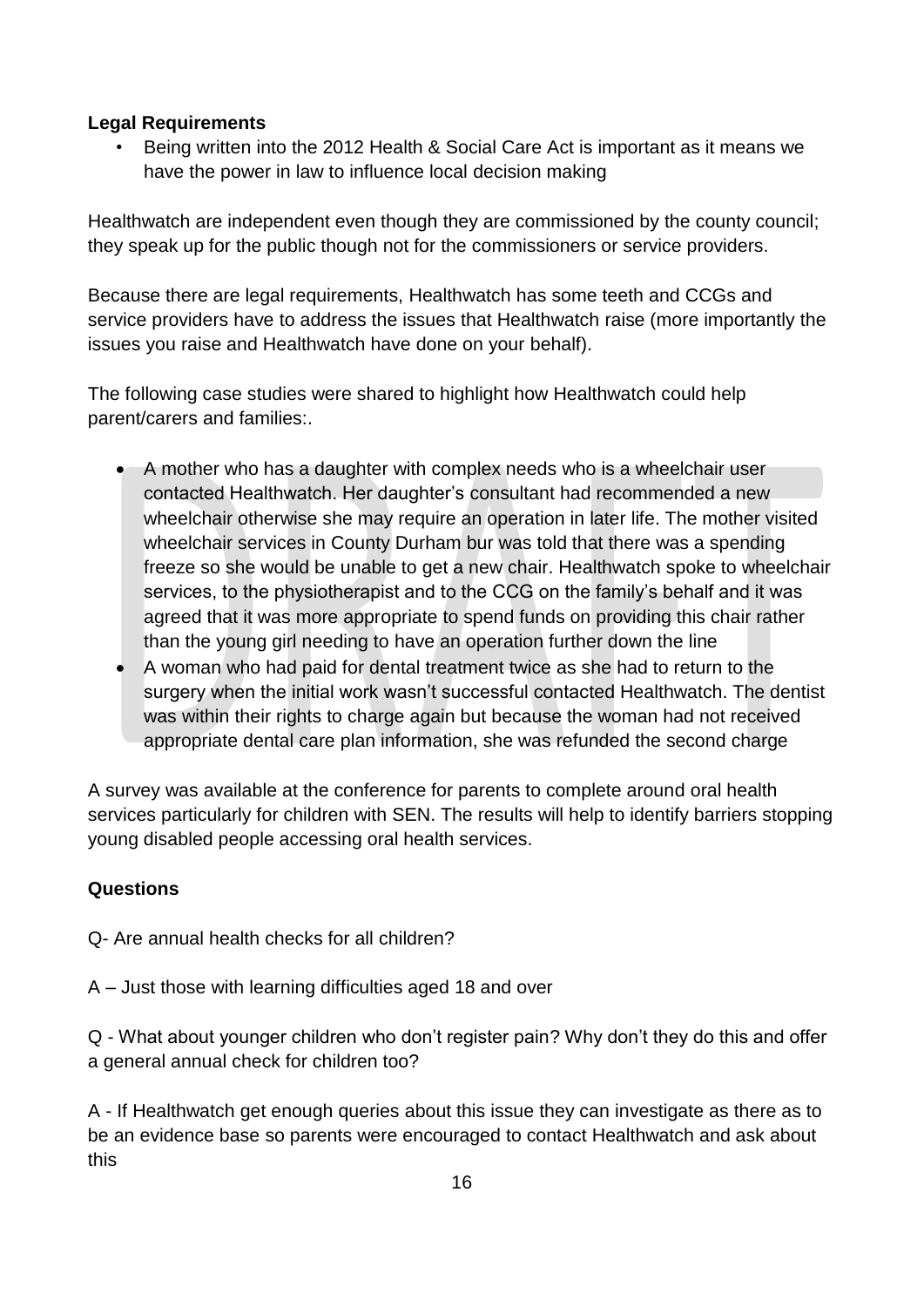#### **How to get Involved:**

- Get in touch to tell Healthwatch about your experience of health & social care services
- Become a 'Friend' to receive monthly newsletter and invites to events (annual event will be held in June)
- Become a 'Healthwatcher' to spread the word about our work in your community

#### **Getting in touch**

| Office    | 0191 378 1037                      |
|-----------|------------------------------------|
| Freephone | 0800 304 7039                      |
| Text      | 07756 654218                       |
| Email     | healthwatchcountydurham@pcp.uk.net |

## <span id="page-16-0"></span>**Review of Complex Communication Needs including ASD**

Janet Crawford, Principal Educational Psychologist

Janet manages a number of support teams including Sensory Support, Autism Team, Portage; all individuals whose job it is to support schools in identifying needs in developing the outcomes of children and young people in County Durham.

The title of the review is long but this is deliberate so as not to exclude those children and young people who do not have a diagnosis of Autism. The review includes children and young people with Asperger Syndrome, Pathological Demand Avoidance (PDA) and other Communication issues – all those who need support and intervention. (In this report, Autism is used for conciseness but all those above are included in the review).

#### **Scope and aims of the review**

- To use available evidence, and local and national information to identify what 'good practice' looks like
- To understand how well we identify and meet the needs of children and young people with complex social communication needs and autism in Durham
- To use this information to action plan as a Local Area

The review team were very aspirational at the start and looked at what the world/County Durham would look like if it was truly Autism Aware and Autism Friendly

To inform local practice, legal duties are helpful including the Autism Act and the Equalities Act alongside the good guidance of a number of organisations including Autism Educational Trust, National Autistic Society and Council for Disabled Children.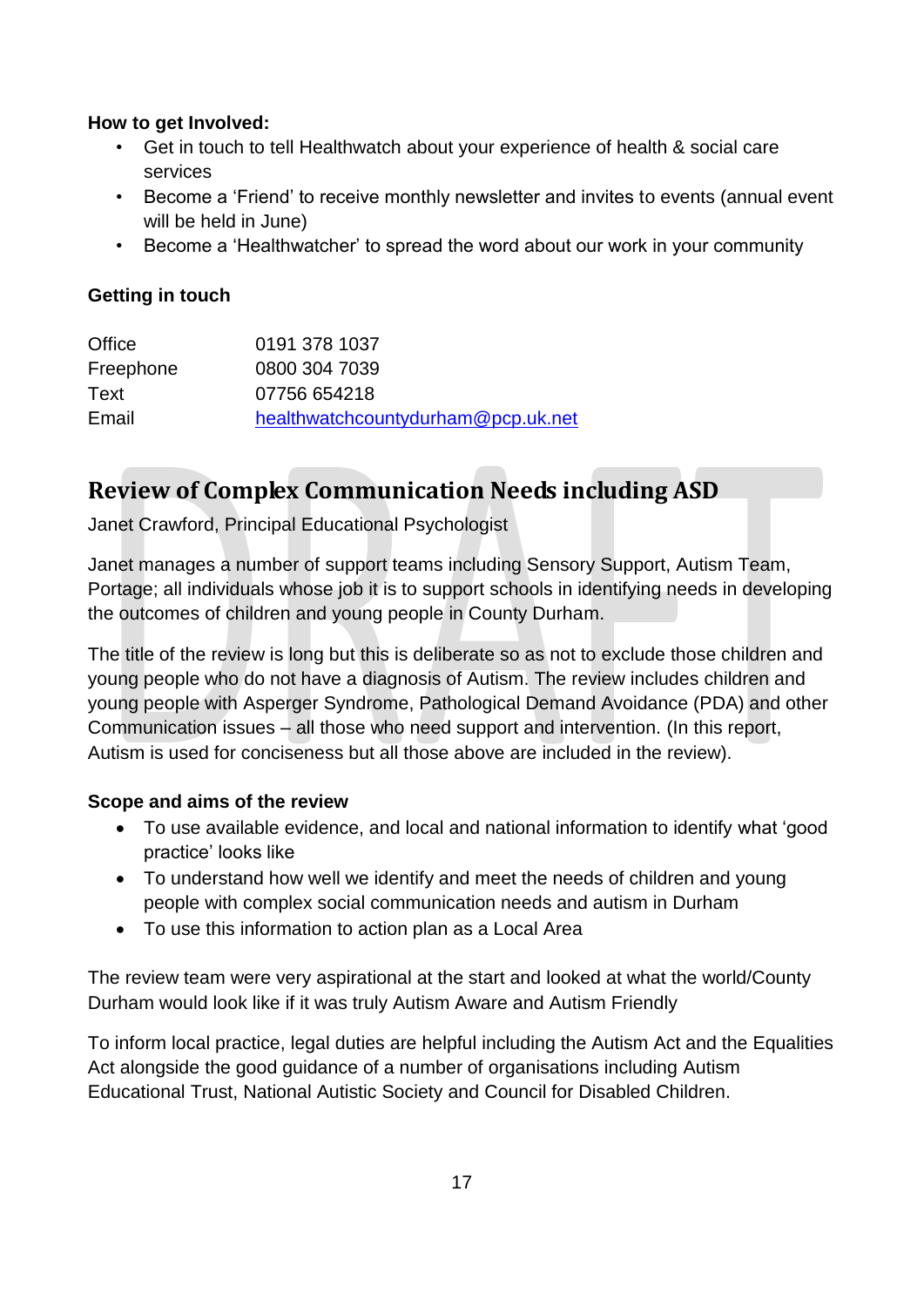There is a requirement for each Local Authority to have an autism strategy which is being led by adult services so this team will ensure the work being undertaken here dovetails into this work for those aged 0-18.

#### **Where to Start?**

- Short job description ……large task!!
- Scoping meetings in the Autumn term with representation from:
	- o Families
	- o The Local Authority
	- o Health providers and commissioners
	- o Schools (mainstream and special)
	- o SENDIASS
	- o Etc.
- Agreed themes and working groups
- Gained strategic approval

Once the review team had pulled themes out they moved from talking about their own smaller fields (e.g. health, education, parental experiences) to talking about age ranges as all the activities they were discussing were linked to the child and the family rather than to the particular services. The following themes were therefore identified based on age ranges:

#### **Working group and themes**

**Themes:**

- The individual child/young person
- Their family
- Education, training and employment
- The broader community

#### **Working groups:**

- Early Years
- Primary
- Secondary
- Transition\*
- Health\*\*

#### **Young People:**

• Focus groups

\*Transition and health are asterixed because they run through all of the themes.

Each group is tasked with looking at identifying good practice, where there are gaps or where improvements are needed and how we get there with regards to ensuring these improvements are made.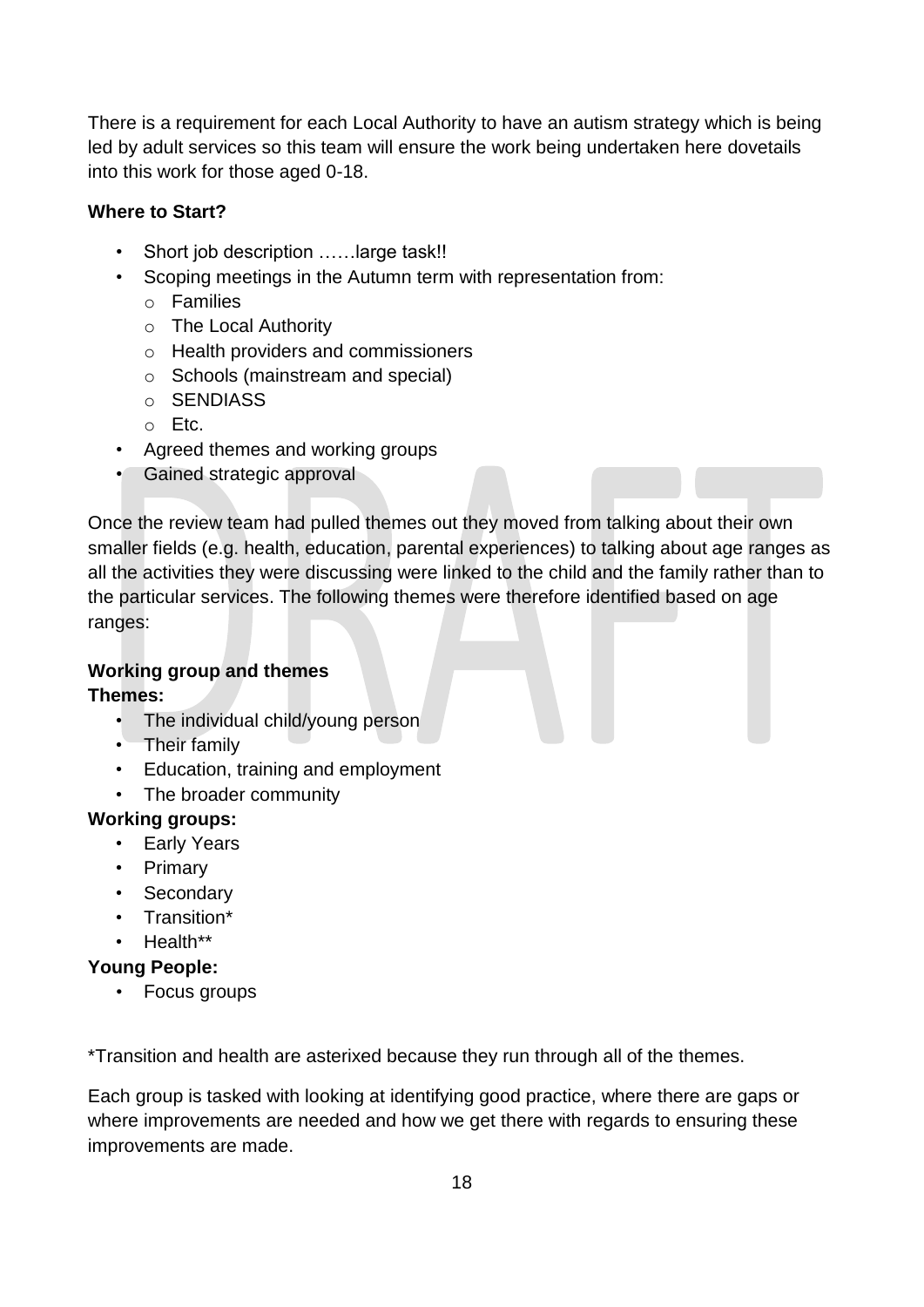The review team are really trying to capture as many voices and ideas as possible from a wide range of groups in County Durham. Already a survey has been sent to all parent/carers on Making Changes Together database and there was a 40% response rate identifying some really good data with regards to the challenges families are facing

Chris Nash from the eXtreme group will be working with children and young people to gather their views too.

Surveys were available on the day of the conference and attendees were encouraged to use this opportunity to feed into the review and add further comments and views.

#### **Progress so far**

- Best practice ideas shared
- Local needs discussed
- Report to steering group
- Children and young peoples' focus groups set up

There are strong feelings that we should be doing more at a very local level; we need ALL of our schools to understand autism, ALL swimming pools, ALL services and ALL families so there is a need to ensure that everything being done is accessible and open to a wider community.

#### **Next Steps**

- Establish the picture in Durham
- **Identify gaps**
- Report to Strategy and Accountability Group on 3<sup>rd</sup> July 2017

#### **But also…..**

- Quick wins
- Your views

For quick wins, funding is not necessarily needed, we just need to think about things differently and work smarter together. Examples

- In the Dales, work is being undertaken with a group of parents who will be offering others mutual support in their local area
- Ensuring that information on the Local Offer is pulled together in one place around Communication Needs and Autism
- Working with One Point to offer joint training and identifying what support parents need, ideas being driven by parents themselves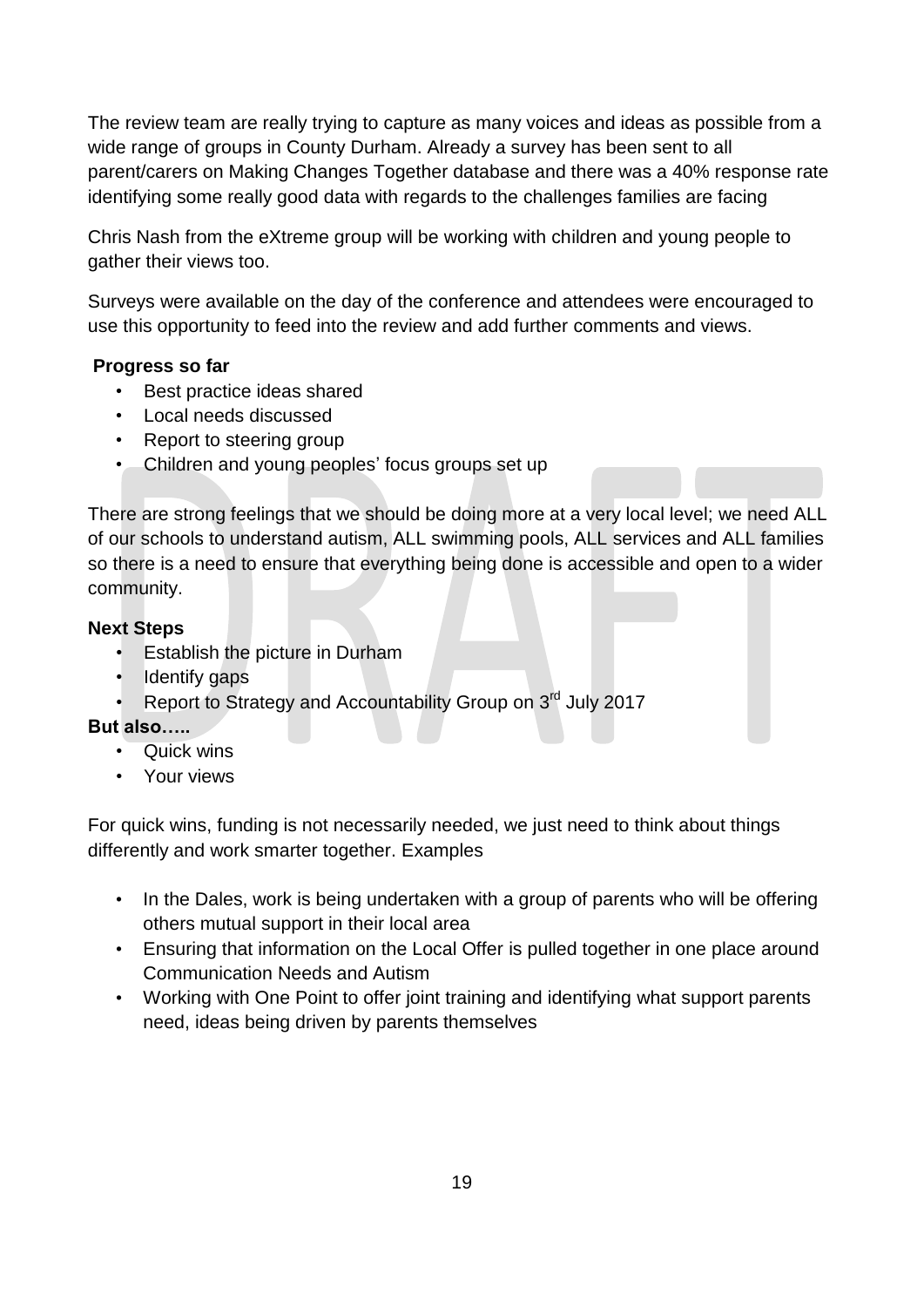Themes across the board are family support, workforce development, transition between phases and developing independence and resilience in children and families including siblings.

During table discussions, parents were asked to identify what is currently working well and what else can be done to improve things. Lots of issues were raised about challenges faced and these will all be used to feed into the work of the review moving forward.

## <span id="page-19-0"></span>**SEND Toolkit**

Teri Corsan Bland, SEND & Inclusion Manager, Durham County Council

Teri leads a small team who work with schools to help them initially embed the SEN reforms and over the longer term, continue to ensure improvements are made in provisions across County Durham.

#### **Background to the SEN Toolkit**

- Approximately 270 schools, plus early years and post 16 providers in County Durham.
- A lot of separate guidance already published for different educational settings on the 'For providers' page of the Local Offer site.
- To ensure consistency across our settings, feedback from our settings was that guidance should be in one place.
- To complement SEND Parents Information file (SENDIASS) and parents leaflets.

The Code of Practice is national statutory guidance that has to be followed and the toolkit will be County Durham's guide for professionals.

#### **1 st Edition of SEND Toolkit**

- Working party of SENCOs, and other educational staff from early years, mainstream schools, special schools and Post 16 settings
- Consultation with 'Writing group' of Making Changes Together
- Accessible and practical for providers
- 1<sup>st</sup> edition published December 2016

The working party was made up not only of a wide range of workers but also a wide range of parent/carers.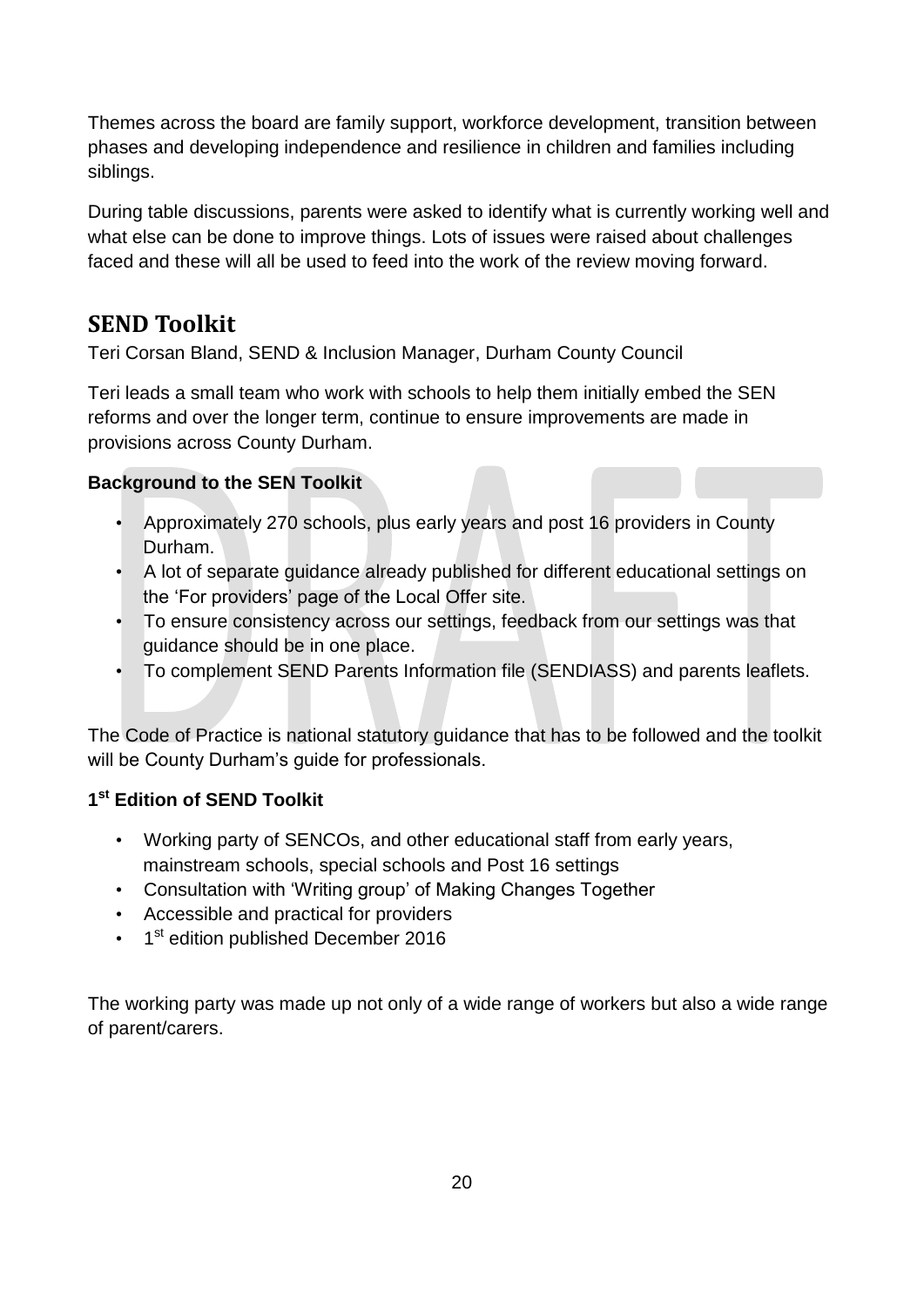#### **Content of SEND Toolkit**

- Section 1: National and local context
- Section 2: General SEND provision (early years, schools and post 16 settings) focussed on graduated approach and making sure inclusive and accessible provisions are available to meet the needs of children and young people and what should happen before a child may need an EHC Plan
- Section 3: 'How to...' guides (How to apply for top up funding, how to go for statutory assessments) – important for parents to know this is available so they can reference this section themselves when communicating and liaising with SENCOS in schools
- Section 4: Other relevant SEND information which services and teams are available to offer support

The toolkit has been developed so you can just go straight to the section that is relevant to your setting, without needing to wade through the whole document

#### **Feedback**

Some of the feedback received from professionals who have used the toolkit includes:

*"I found the How to Guides useful to use a checklist for ensuring I had all the necessary evidence to submit to panel." SENCO*

*"I LOVE the SEND Toolkit!!! I've had a good flick through it and it just looks so much like what I need. Thank you to everyone who has been involved in pulling it together!!" Early Years Leader* 

*"Brilliant to have everything in one place." Head Teacher*

*"Wow that's impressive and it's something that SENCOs in Durham have needed for a long time." SEND professional*

#### **2 nd edition of toolkit**

- Reviewed 1<sup>st</sup> edition and action plan produced
- More explicit guidance on early years and different sectors of post 16 (14-16, 16-18, 19 +) - more focus on preparing for adulthood
- 'Top tips' for professionals to be added in **from parents (MCT writing group) and young people (eXtreme)**
- More information for educational providers about working with others in health and care
- Planning on publication for settings- July 2017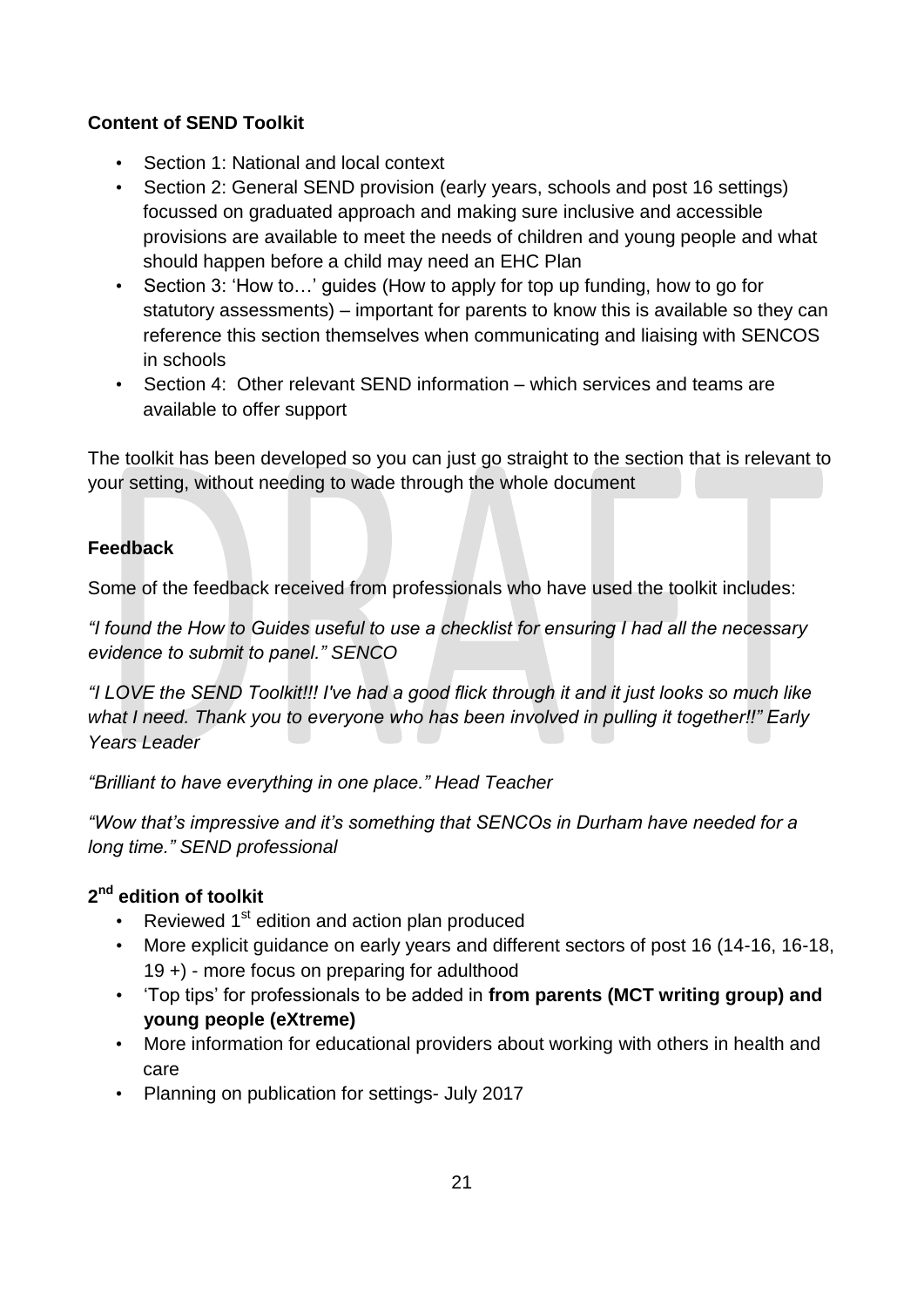The team wants this second edition to be enhanced with more information particular about Early Years and Post 16. Transition needs to be embedded in all strands and how to prepare children along transition pathways (e.g. with independence and living skills).

From consultation undertaken with Making Changes Together, it was decided that there shouldn't be just one section which had parent views and top tips but that these should run throughout the whole toolkit. Parents' top tips around what they would want SENCOs to know will therefore be included alongside those of children and young people too identifying what has worked well for them. This information will help to improve everybody's practice and help workers to navigate systems effectively.

Making Changes Together will send out a survey to help to gather the "top tips" to be included.

The toolkit will also be broadened out too not just with SENCOS and education but also to health and social care information too and further links can be developed across all sectors.

It is hoped that this second edition will be available and publicised on the Local Offer by the end of July 2017 ready for educational settings to use from the new term in September 2017.

#### **"Understanding SEND" Training**

Health and Social Care colleagues consistently said they did not know too much about SEND reforms or the Local Offer so to address this issue, training has been delivered to relevant staff. This also helps to address the problems associated with parents being given inaccurate information from other professionals.

The training has been very successful in raising awareness amongst a wider range of professionals who in turn have been impressed with the range of support available for children and young people in schools.

- Need for other professionals in health and care to be updated on SEND 'in practice', since the reforms.
- 350 places offered Feb/March 2017
- 360 places June
- 360 places Sept
- Main priorities: understanding the graduated approach to SEND, utilising the Local Offer and 'mythbusting'.
- Two e-learning packages now available for professionals: 'An overview of SEND' and 'SEND in Practice'.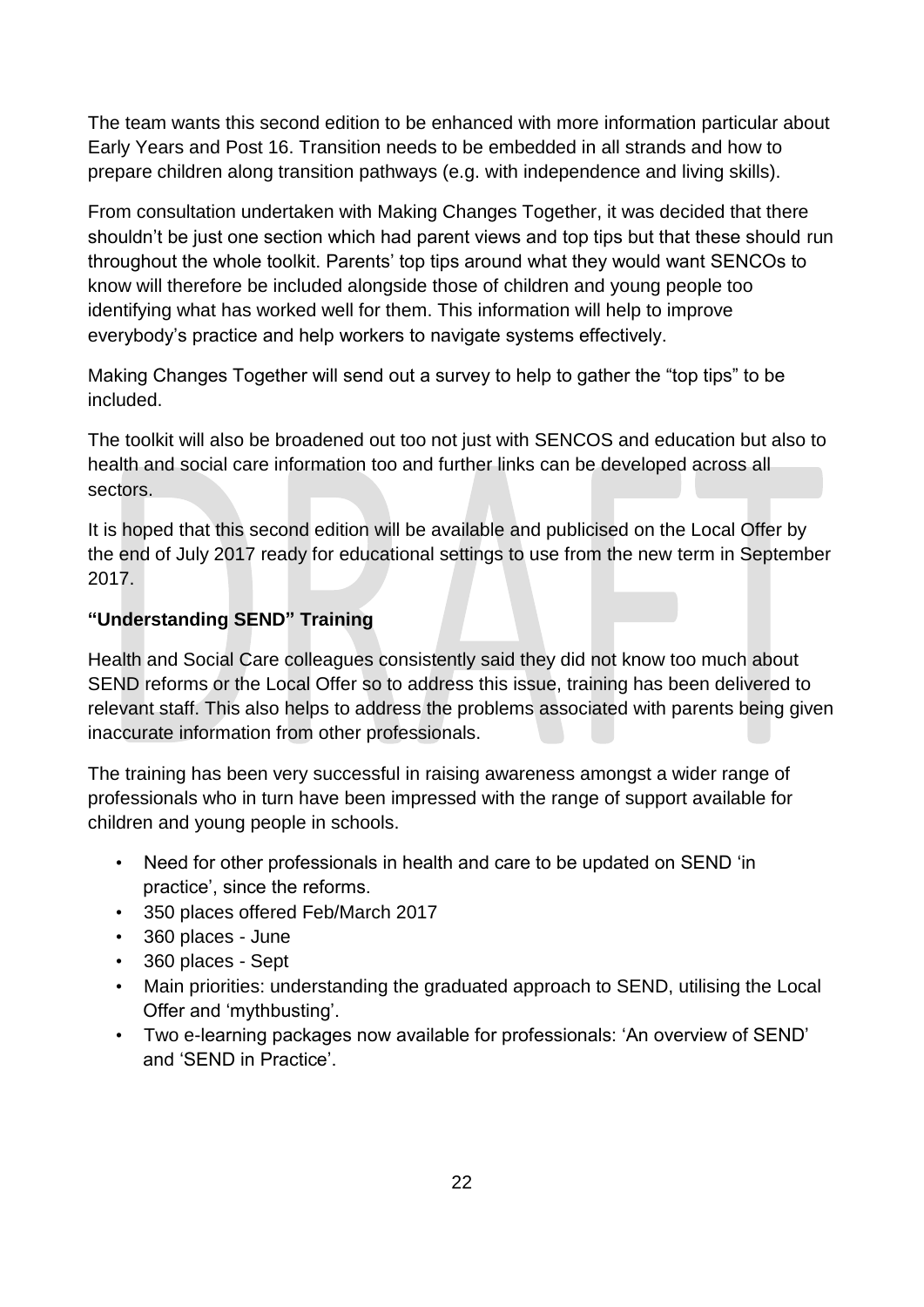The e-learning overview for all Durham County Council workers and the SEND in practice offers more in depth information for those working directly with families with children and young people with additional needs and focuses on practical information about what needs to be done.

The team will be looking at developing these packages and offering them to parents too in the future.

It is hoped that every parent/carer and every professional will know about Durham's Local Offer and how to access the SEND toolkit form there.

The links for these are as follows:

#### **Local Offer**

<http://www.countydurhamfamilies.info/kb5/durham/fsd/localoffer.page?localofferchannel=0>

#### **SEND Toolkit**

<http://www.countydurhamfamilies.info/kb5/durham/fsd/site.page?id=H4w6UEGaXf4>

#### **Other relevant initiatives**

MCT Writing Group & professionals:

- Parents' leaflets across 4 areas of need (school age).
- Personal profiles for children and young people for universal and targeted 'Short Breaks' providers and follow up SEND awareness training.

There are already a suite of leaflets available on issues such as Speech and Language Therapy, Visual and Hearing Impairments and what should be done in schools to support children and young people. They are available on the Local Offer.

Providers were saying they want to do more to support families and children so this team is working alongside short breaks and Making Changes Together to work on children and young people's personal profiles (for those with lower needs not EHC plans) so the provider has all this information to hand quickly so they can identify needs and strategies needed to support these children and young people appropriately.

It is important to bring everything together and ensure there is consistency as there are often lots of people working on the ground in local settings so it is really important to ensure everyone is aware of the needs of the children and young people they are working to support.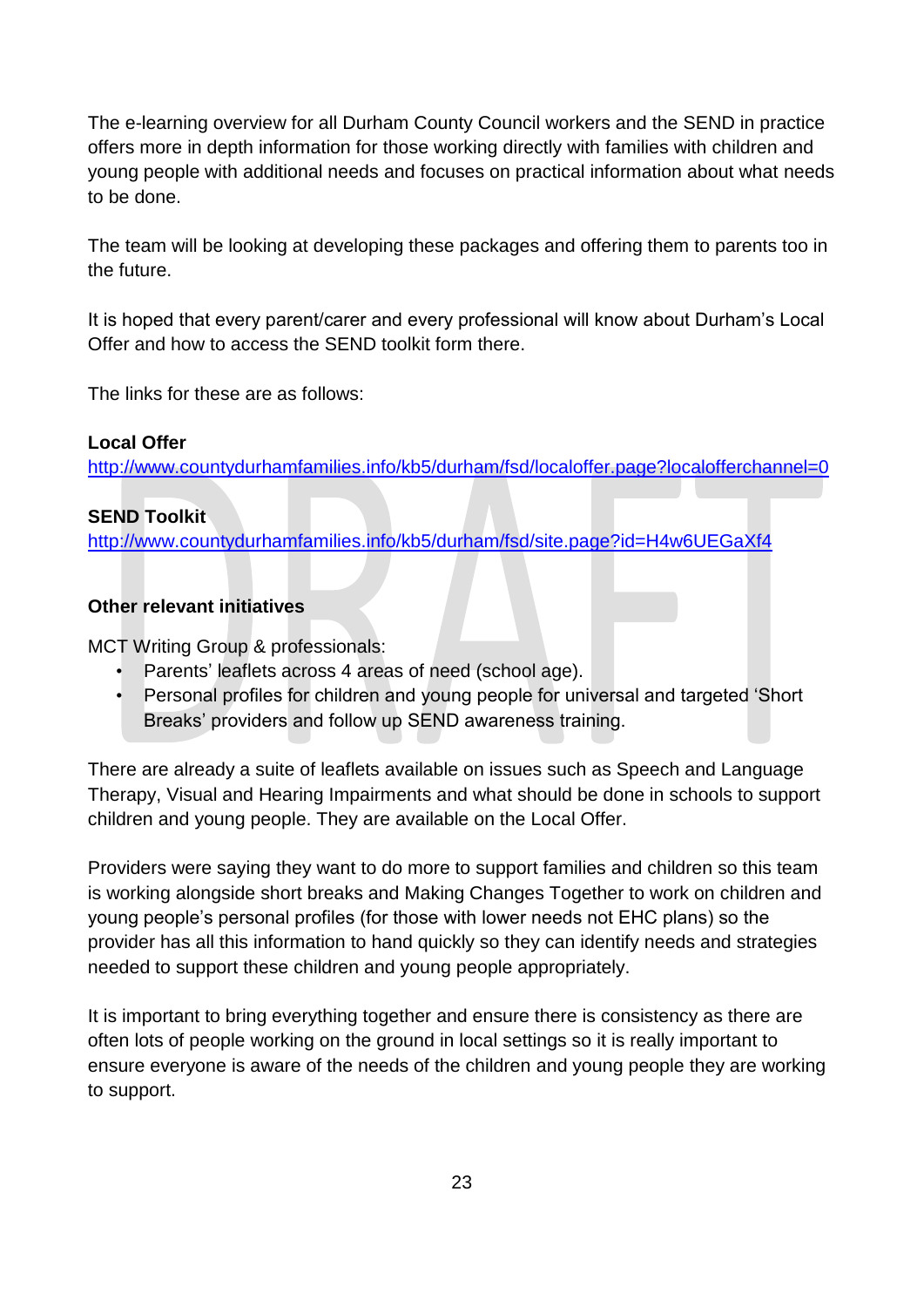Teri Corsan Bland SEND & Inclusion Manager 03000 266785 [teri.cbland@durham.gov.uk](mailto:teri.cbland@durham.gov.uk)

If any parent/carers have issues with schools and settings; they should initially contact County Durham's SENDIASS team but they can also contact Teri and the team too.

## <span id="page-23-0"></span>**Decision Making & Mental Capacity Issues**

Katie Thackray, Irwin Mitchell

Katie's presentation aimed to give a brief overview of Decision Making and Mental Capacity with regards to finance issues but she was keen to stress that as each family's circumstances are different, the possible routes families may need to take could be different, depending on these individual needs.

The Office of Public Guardian website has lots of useful information and guidance on these issues including making decisions on behalf of someone else and how to make a lasting power of attorney.

<https://www.gov.uk/government/organisations/office-of-the-public-guardian>

There are different tests that would be done to determine if an individual has capacity and we should never assume someone does not have capacity based on their individual circumstances, for example those who do not use regular communication methods.

In terms of finance capacity, an individual has to be able to understand information, weigh up information and most importantly, retain the information given to them.

Solicitors cannot formally assess individuals for capacity; it has to be healthcare practitioner. GPs are usually asked first but increasingly they are saying they are unwilling to do this; particularly if an individual is borderline (when the reasons they might not have capacity are complex) so consultants are therefore being asked to undertake assessments too.

Parent/carers are unable to manage their child's finances without taking this route of assessing capacity; you have to have the piece of paper confirming the individual has been assessed as not having capacity; even if it is plainly obvious that this is the case.

If a young person does have capacity and can manage their own finances then for most people, they would not need to do anything; particularly if only small amounts of money are being considered.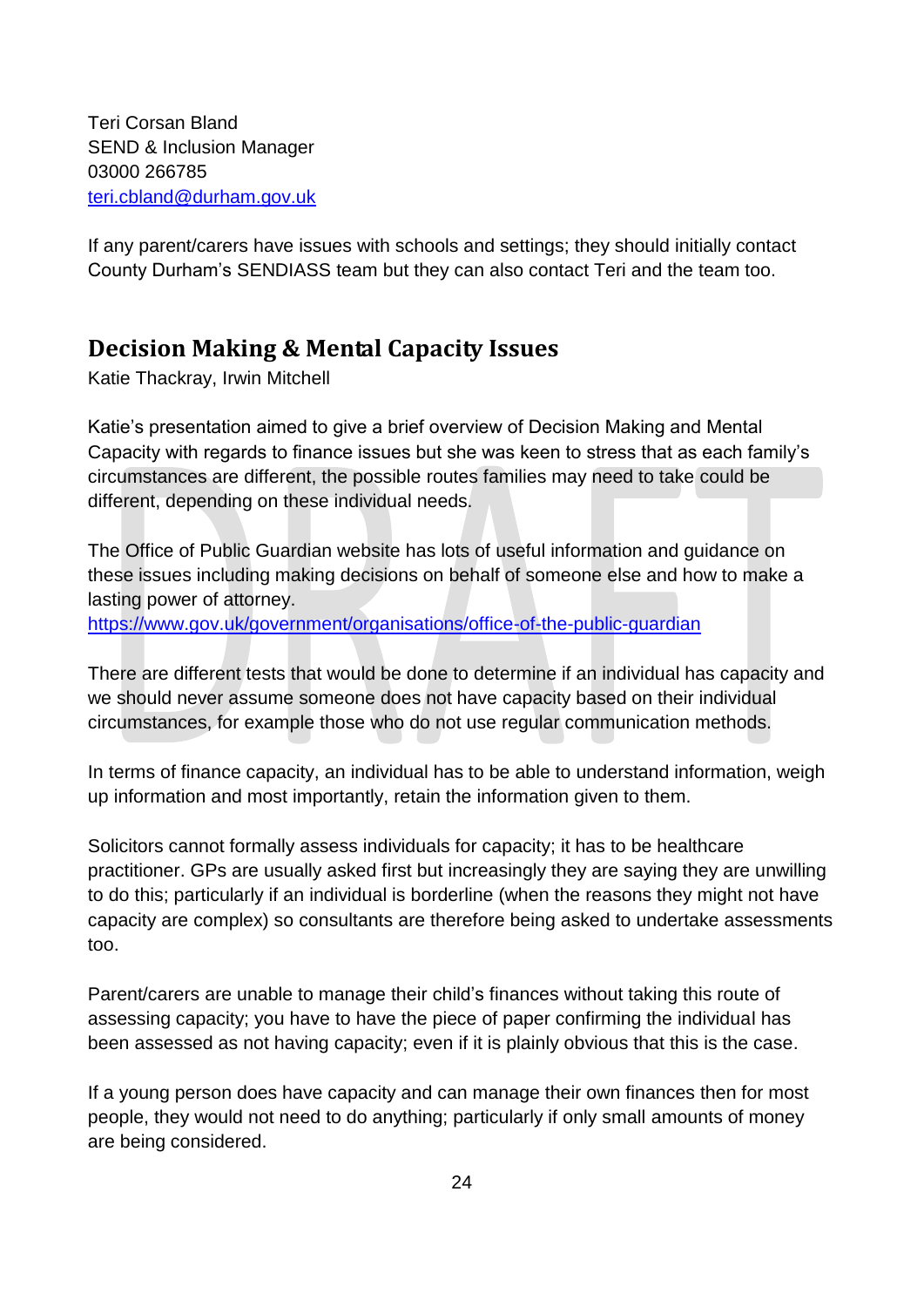For individuals who may lose capacity in the future, it is really important to get a Power of Attorney in place (as this would not be possible once an individual is deemed not to have capacity)

Local Authorities can help families if it is just about managing a person's benefits.

If they have other money and you need something doing, for example you need to take cash out of an account of someone who does not have capacity or if they inherit money then you need to ensure a Deputyship is put in place. This can be costly, time consuming and onerous but might be the only avenue available to you as a family.

Setting up a Deputyship in order for parent/carers to open bank accounts for their children or young people is heavy handed as in theory it is needed but if you took your son or daughter to the bank they may well open an account for them without this.

For those who may inherit money from grandparents for example, you need to be aware they can't get this money if they lack capacity.

It is therefore important to think about the future and act now. If they have capacity now, get a Power of Attorney put in place as this is far less onerous than needing to apply for Deputyship.

Examples of parent attendees:

One family said they have 2 children, one of whom is disabled. The mother paid money into both of their bank accounts and for the child without the disability; he was able to take receipt of this money when he reached 18. The son who lacks capacity could not do the same so the mother has to go through the process of deputyship so that he can have access to this money.

Another parent advised that from her experience, as all charges paid are based on the income of the person who you are applying for (and not the parent/carer) then they were able to reclaim all of these apart from a £90 bond cost. It had been a very long and drawn out process and she encouraged everyone to get help and support to do it but not to look at costs involved as something that would put families off going through this process.

The difference it has now made is that mother was able to take the court order to the bank who have now changed the details so she has responsibility for this and not her son who lacks capacity and also, as a deputy, she is able to sign a tenancy agreement on his behalf as he is unable to do so.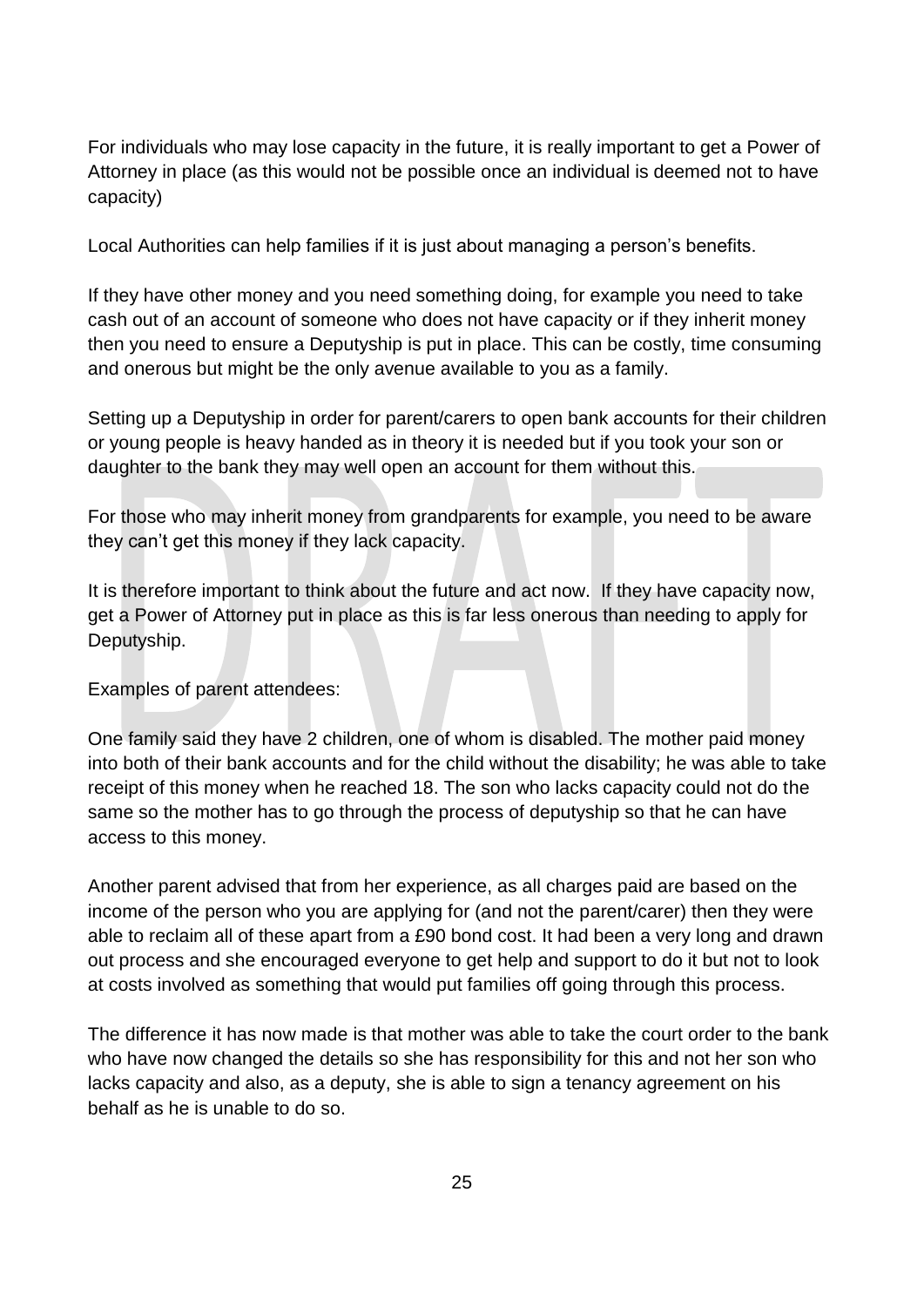Very brief information was then shared with regards to wills and trusts and the need to set up discretionary trusts to ensure that someone who receives means tested benefits does not lose these in the future based on money they may inherit. As this is a far more complex issue, it was agreed to look at putting on a separate workshop for parent/carers in County Durham to attend.

### <span id="page-25-0"></span>**Short Breaks**

Mark Smith, Strategic Commissioning Manager for Children and Young People's Services, Durham County Council

#### **Do You Sometimes Feel?**



Durham County Council knows that looking after children and young people with special educational needs and/or disabilities can be exhausting for parents/ carers. And they sometimes understandably feel like they need 'time out' from their demanding caring roles. For many parents, just having a break can make all the difference.

A video was shown at the conference which had been filmed at a provider's activity where families were all enjoying a short break together. Feedback from parents and young people in the video illustrated the benefits of a short break for the whole family. Some of the key points made:

- Short breaks help to develop confidence and increase young people's life and independent skills
- Parents can come together and meet others, share experiences and ideas and can offer each other mutual support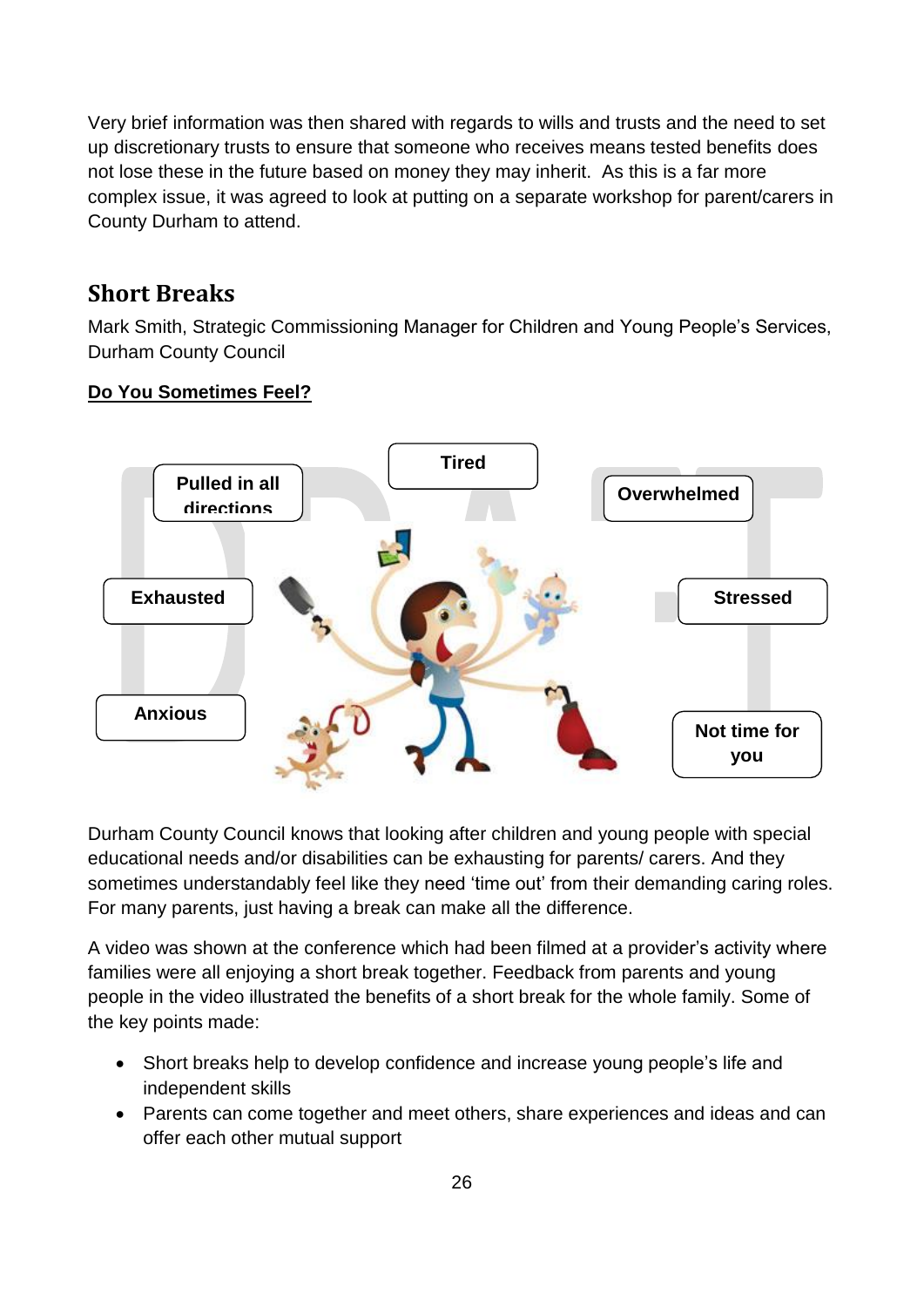- Fun and friendship
- Children and young people enjoying activities in a safe, supported environment
- Increasing family's resilience without having to resort to a more formal approach
- Welcoming and open
- New environments away from home
- Have a positive effect on children and young people's lives in the Community
- Non-judgemental
- Helps end some of the isolation parents can feel
- Leads to signposting to other services that families can access if they need advice and information in other areas.

There is an acknowledgement that adult short break provision needs to be improved and also that families find it hard to access mainstream services across County Durham. We all have a role to play to increase awareness and understanding in the wider community to ensure more disabled children are welcomed in wider settings.

#### **How Can I Get This Break?**

- You can explore family members and wider support networks.
- You can explore opportunities for your child/young person to participate which will allow you a '**SHORT BREAK**' whilst these are taking place.
- You can also refer yourself to **Durham County Carers Support** who will work with you to understand your needs as a parent/carer and can provide advice/guidance and signposting to short break opportunities. There may also be opportunities for you to access a short break yourself.

Durham County Council and the Clinical Commissioning Group commission a wide range of short break opportunities. Some families choose to use provisions that are already available within their community but for every parent who is able to do that, there are others who have already tried these options but providers are not inclusive and are therefore unable to meet their child's needs.

Funding comes through statutory services to Durham Carers to offer short breaks for carers (and example shared was a grant received for a carer to attend a spa for the day which resulted in an extremely positive experience)

#### **So what is a Short Break?**

A **SHORT BREAK** is something that a child/young person can access which provides 'parent/carers' with a break from their caring role.

A short break can range from a couple of hours taking part in a local activity with friends to holiday schemes or specialist over-night hospice care.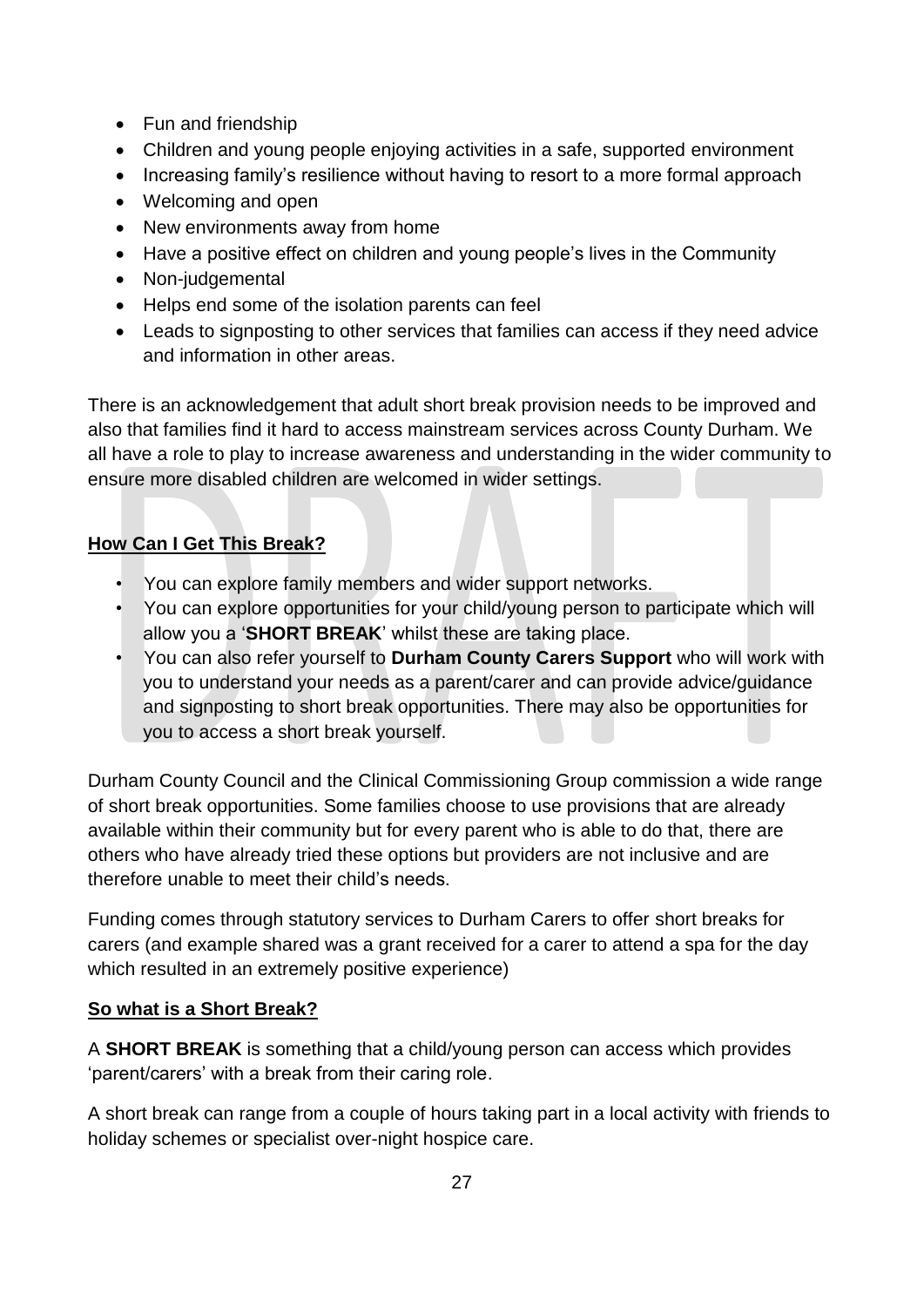The type, length and cost of a short break can vary to meet the needs of each family.

#### **Short Breaks in County Durham**

#### **How do we know what families want?**

We work jointly with parent/ carers and children and young people to understand what families want

#### **How do we understand needs?**

We consider information available to us from families registered on our voluntary register **"the Children and Young Peoples Network"** and by studying our SEN/D population data in Durham

#### **How do we know that what is on offer is meeting needs?**

We work with families and professionals to understand if the current offer is meeting needs. We jointly work with service providers to understand what is on offer and identify any gaps in services

#### **Mainstream activities**

You can arrange access to these activities directly with Providers. These could include football sessions, brownies, drama groups, holiday schemes etc.

You can work with these providers to help them understand the needs of your child/young person and agree if any adaptations should be made or additional support required so that they can take part.

#### **The Local Offer**

We know that access to mainstream activities is not always possible or that children may prefer to take part in activities with other children and young people with SEN/D. Needs to continue to work with broader providers to make mainstream activities more inclusive.

'DURHAM LOCAL OFFER' will set out a range of activities for children and young people with SEN/D. You can access these activities directly with Providers.

Costs associated with taking part in mainstream and Local Offer short breaks will be advised by individual providers

#### **Commissioned Short Breaks**

#### **Commissioned Universal Short Breaks**

The Local Authority and Health Authority commission local out of school clubs/ activities for children and young people with SEN/D.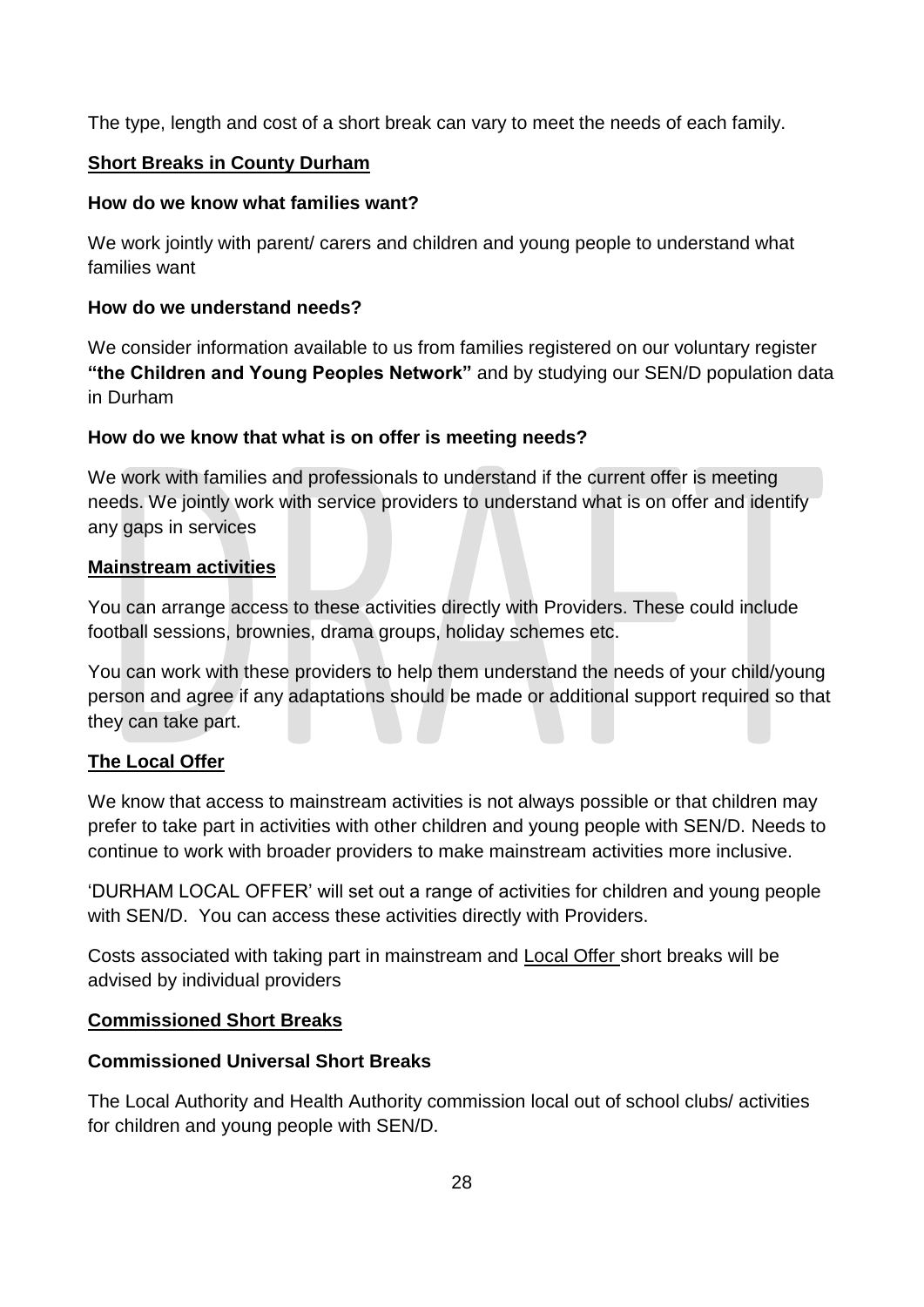You can gain access to these through self-referral to providers for your child/young person and you will receive a short break from caring whilst they attend these sessions. There are also some activities available that the whole family can take part in together

There are Short Break out of school clubs and activities that can be accessed by children who have an Education Health and Care Plan or Statement of SEN. These are mainly delivered by special schools for children who attend the school. For children who do not attend special school we are working with the voluntary and community sector to develop local community provision to meet your needs. You can contact Providers directly to arrange access from June 2017.

#### **Commissioned Targeted Short Breaks**

There are Short breaks for children and young people with sensory needs who may require some additional support to allow them to take part in activities.

Whilst the Local Authority provides funding to these services to ensure that they are affordable and accessible for families you may also need to make a contribution.

#### **Specialist short breaks**

Sometimes the Local Authority and Health colleagues will identify families who require early help or have a range of complex needs. An assessment of the family may identify a '*need'* for specialist short break provision.

#### **Commissioned Specialist Short Breaks**

Short Breaks to meet assessed needs –these are delivered during the day and can be accessed through an identified need for a short break through a social work assessment. Referrals to these breaks providers are made through social care staff

Short breaks for children with complex needs that are identified through a social work assessment. These provide intensive and specialist breaks which include direct payments, domiciliary care and over-night provision.

There may be some additional costs associated with these services for families including transport, entry fees, activity costs etc.

#### **Next Steps:**

- Further develop inclusion in mainstream activities and understand any barriers to access
- Map existing local provision and check that this is included in the Local Offer
- Understand quality of provision and identify gaps
- Review what families think of our existing commissioned short breaks offer and determine what we do in the future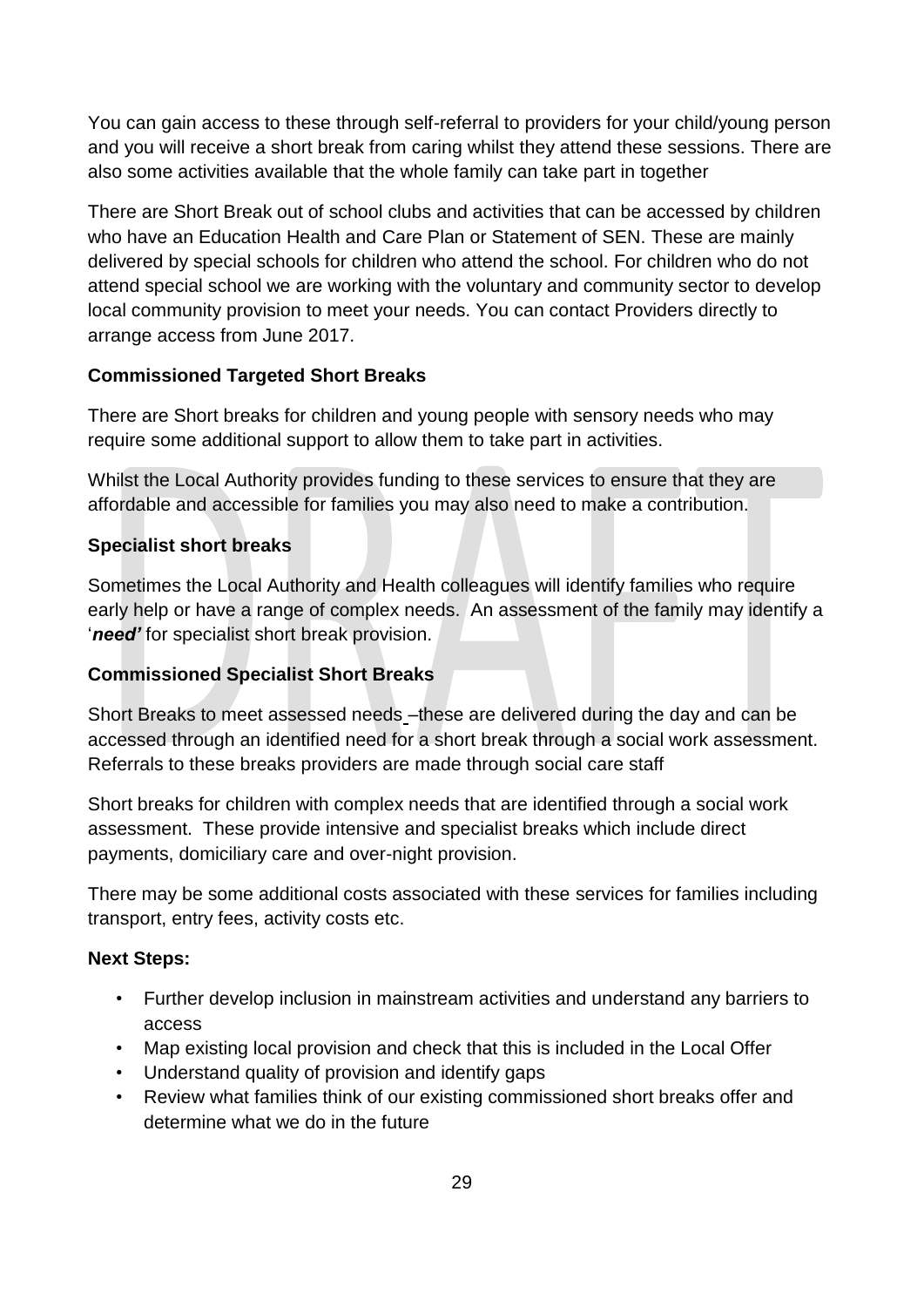If a provider does not have the skills or the provision is not accessible or they are unwilling to be more inclusive, parent/carers were encouraged to let the Short Breaks team know

#### **How can you be involved?**

Durham County Council will be inviting participation through:

- Making Changes Together parent/ carers
- Investing in Children children and young people
- Durham County Carers parent/ carers
- Children and Young Peoples Network families

There will be a number of opportunities for parent/carers to get involved and help develop future short break offers including a mailshot which will be distributed to all members of Durham Children's Network.

## **Useful Contacts** Parent/ Carer Participation Making Changes Together – [info@mctdurham.co.uk](mailto:info@mctdurham.co.uk) Children and Young People Participation Investing in Children – [info@investinginchildren.net](mailto:info@investinginchildren.net) Voluntary Disability Register Children and Young People's Network - <http://www.durham.gov.uk/cypn> and [childrensnetwork@durham.gov.uk](mailto:childrensnetwork@durham.gov.uk)

The Local Offer<http://www.countydurhamfamilies.info/kb5/durham/fsd/localoffer.page>

The Short Breaks Statement is on the Local Offer.

#### **Max Cards**

If you now register with Durham's Childrens' Network, you will receive a Max card as these are now available for families who have children with disabilities to give discounted access to activities and leisure provision across the county. Max Cards are available for children up to the age of 18 (the Network however is for those up to age 25).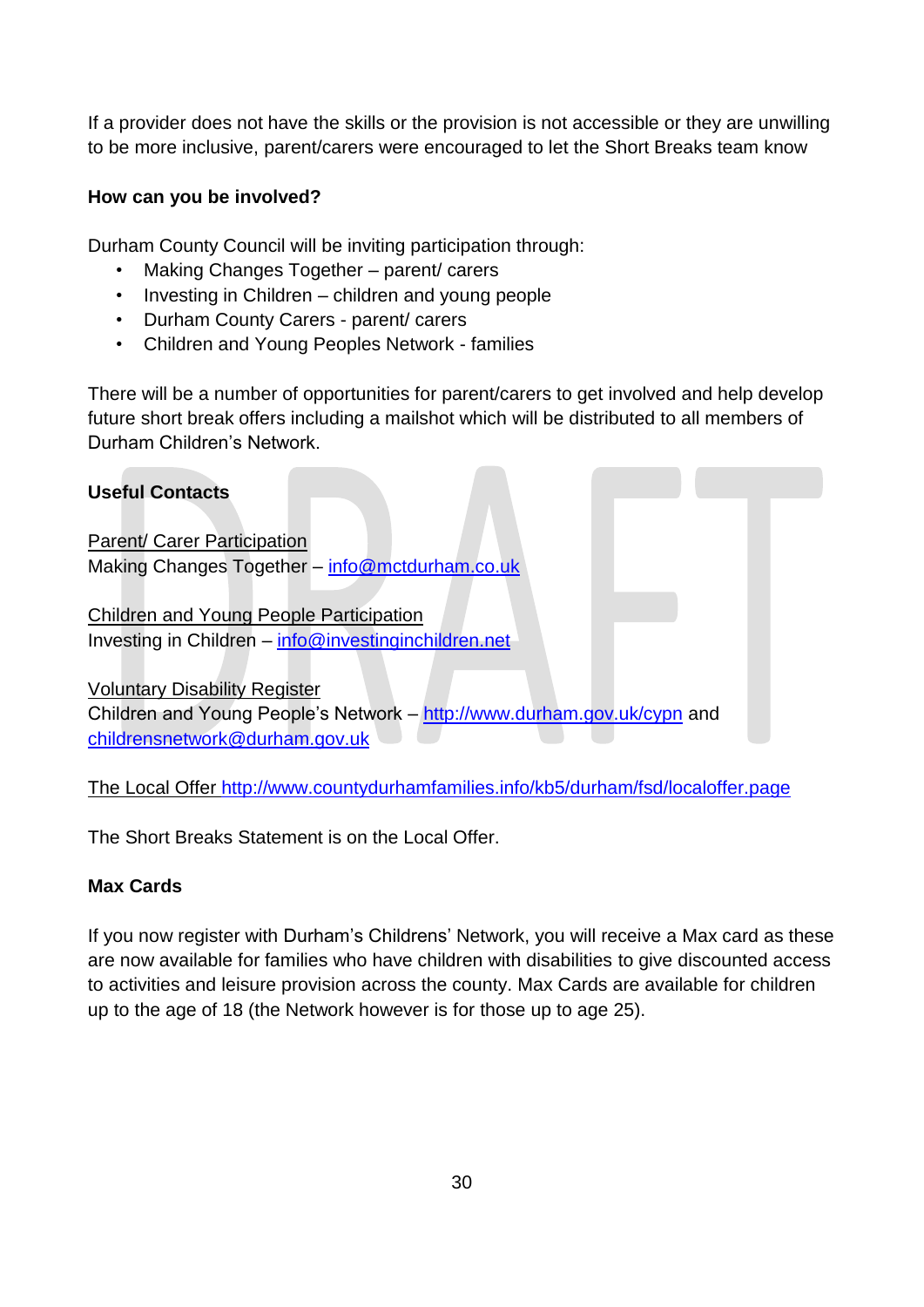## <span id="page-30-0"></span>**Making Changes Together**

#### Tribute to Lileen

As this was Lileen Cuthbertson's last conference, the Making Changes Together steering group paid tribute with a video of highlights and thanked Lileen for all her efforts and hard work over the many years of her involvement with the forum.

## <span id="page-30-1"></span>**Question Time**

A number of questions from parent/carers had been submitted prior to the conference and Paul Shadforth Strategic Manager, Durham County Council attended to give answers to these alongside other professionals from Durham County Council who had delivered presentations.

Q – Why is an Education, Health & Care Plan (EHC Plans) so hard to get? When a plan has been requested why can't someone from County Hall go out and assess a child in their setting? Why is it a tick box exercise?

A – A child's needs might be better met through a graduated approach and quality first teaching (where minor changes made can often make the big difference). If this does not work then it moves to an SEN Support Plan. Schools will assess and make sure appropriate adaptations and support is put in place to meet a child's needs. They can request top up high needs funding to help them do this. If a child still doesn't make any positive progression then an assessment for an EHC Plan would be undertaken.

It should not be difficult to meet a child's needs but the EHC Plan is last in the process as it might be that needs are met without the need for this plan.

It is important that schools receive the right guidance to ensure needs are being met throughout these procedures.

Q – Why, when ASD is diagnosed, this information isn't given to all departments, e.g. Occupational Therapy who do not know about my son's needs?

A – There are 3 opportunities to coordinate support across an EHC Plan.

Education – the plans' review process should include all professionals who are aware of what is going on and how to move forward

Health – make sure there is a multi-disciplinary team formed around a child's needs and the care package is understood by all so this issue shouldn't be happening

Social Care – there should be a single assessment framework and opportunities to wrap all services around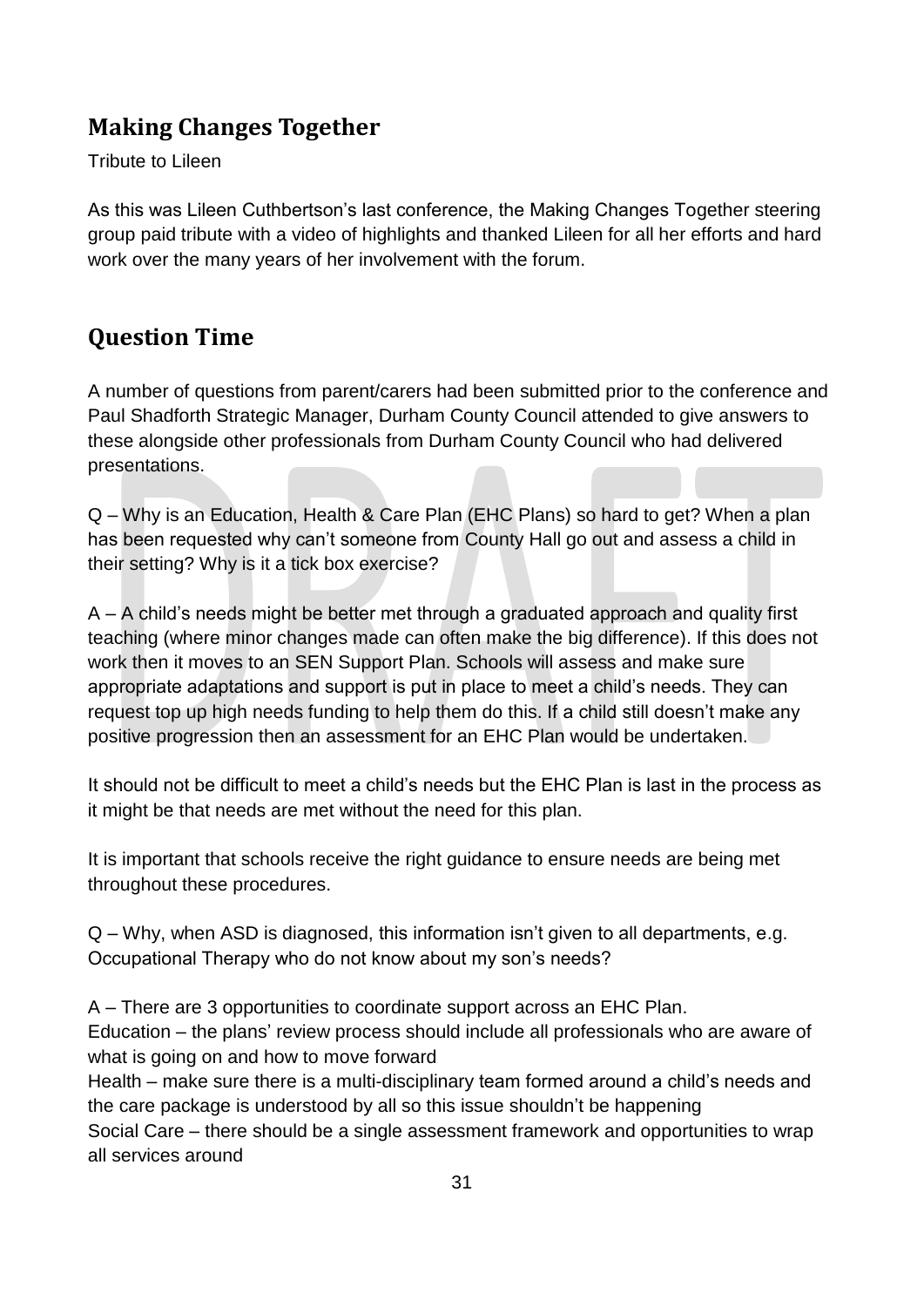Each family as their own individual experiences and if professionals are not fulfilling roles or the above is not happening then please let us know at Durham County Council so we can put this right.

There are problems with individuals not turning up for Team around the Family (TAF) meetings and some parents in attendance at the conference expressed their frustrations at having to make complaints in order to get the professionals to even turn up at these review meetings.

More training has taken place to accelerate the practice and Durham knows we need to ensure people are engaging as they should so that if people are invited, they have a real stake in the process.

Q – Why is it classed as full time education when a young person is only in college for 3 days a week?

A – The time spent studying and learning for young people post 16 depends on the setting they are attending. In Further Education provision is offered a lot over 3 days a week but the other 2 days should include other positive activities that the young person could be taking part in. It does all depend on the needs of the child as for those with complex needs, some providers do provide over 5 days so there is no one simple response to this question.

Parents need to seek other activities that are in County Durham (using the Local Offer for this information) to help young people to access these extra activities.

Q – In light on the ongoing pay dispute, how can we aim to protect the invaluable teaching assistants' workforce for our special needs children?

A – There is a Local Authority official response to this on the council's website. The Council are undertaking a review of roles and responsibilities. This will then go back out to consultation (following the usual consultation process) and teaching assistants will be included in this wider review. Parent views are encouraged and so please take part in the consultation when made available.

Q – Why does my child need a statement to get support or adaptation at schools they need?

A - Since 2014 statements have been replaced with EHC Plans (there are just 600 statements left to be transferred over to EHC Plans in County Durham). All adaptations though can happen in schools without this plan as previously outlines through the graduated approach.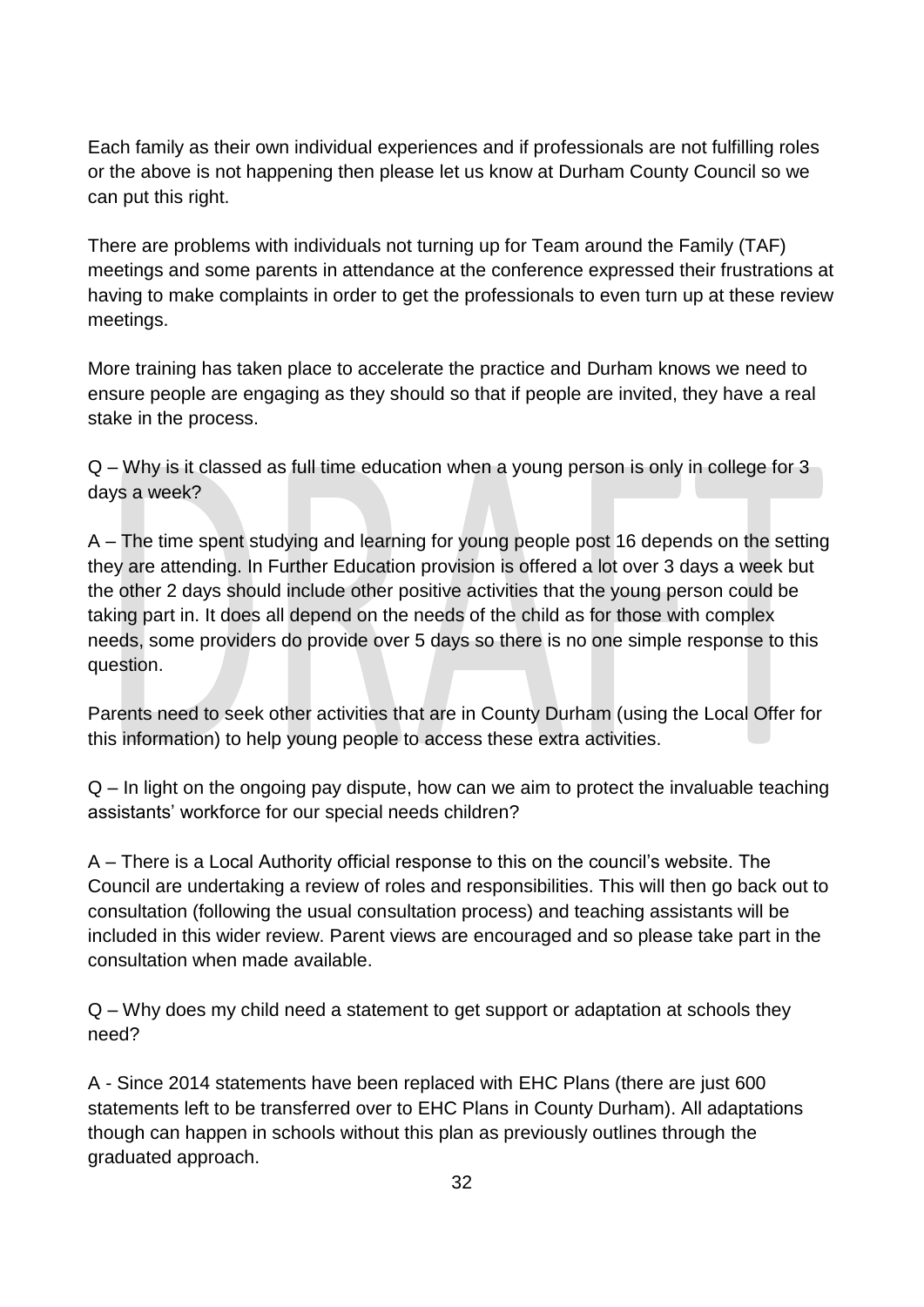Q – If health issues are affecting our child's education, why can't anything be done about long waiting lists?

A - Durham's Designated Clinical Officer Kim Lawther advised that waiting lists are monitored against national targets. Lengthy times can be as a result of terms and conditions, thresholds and the types of services involved.

However, practitioners do not wait for a diagnosis to make adaptations in a child's learning environment; they look at a child's presenting needs and adapt the curriculum to make adaptations before a diagnosis is made.

For parents who do not know about Designated Clinical Officers, it was suggested that there should be more of a presentation about this role at the next parent conference.

## <span id="page-32-0"></span>**Closing Remarks**

Lileen thanked everyone for attending and contributing to the conference.

All attendees were encouraged to complete their evaluation sheets to help improve future events.

A summary of evaluation comments is attached as Appendix One.